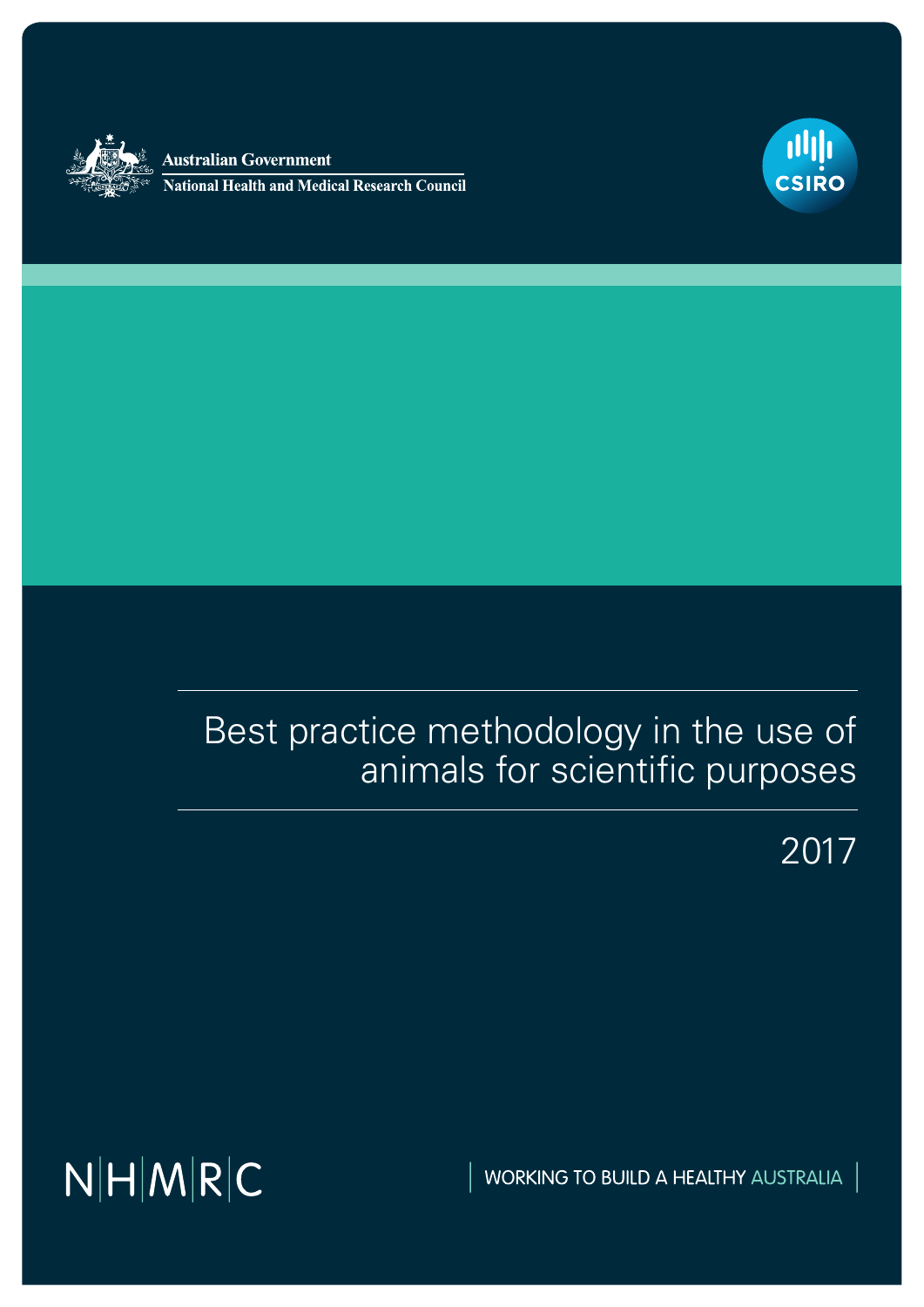#### Publication Details

| Publication title:           | Best practice methodology in the use of animals for scientific purposes                                                                |
|------------------------------|----------------------------------------------------------------------------------------------------------------------------------------|
| Published:                   | December 2017                                                                                                                          |
| Publisher:                   | National Health and Medical Research Council                                                                                           |
| NHMRC Publication reference: | EA20                                                                                                                                   |
| Online version:              | www.nhmrc.gov.au/quidelines-publications/ea20                                                                                          |
| <b>ISBN Online:</b>          | 978-1-925129-97-7                                                                                                                      |
| Suggested citation:          | National Health and Medical Research Council (NHMRC) 2017, Best practice methodology in the<br>use of animals for scientific purposes. |

The Australian Research Council supports the guidance in this document.

#### Copyright

© Commonwealth of Australia 2017



All material presented in this publication is provided under a Creative Commons Attribution 4.0 International licence (www.creativecommons.org.au), with the exception of the Commonwealth Coat of Arms, NHMRC logo and any content identified as being owned by third parties. The details of the relevant licence conditions are available on the Creative Commons website (www.creativecommons.org.au), as is the full legal code for the CC BY 4.0 International licence.

#### Attribution

Creative Commons Attribution 4.0 International Licence is a form licence agreement that allows you to copy, distribute, transmit and adapt this publication provided that you attribute the work. The NHMRC's preference is that you attribute this publication (and any material sourced from it) using the following wording: Source: National Health and Medical Research Council.

#### Use of images

Unless otherwise stated, all images (including background images, icons and illustrations) are copyrighted by their original owners.

#### Contact us

To obtain information regarding NHMRC publications or submit a copyright request, contact:

E: nhmrc.publications@nhmrc.gov.au or call (02) 6217 9000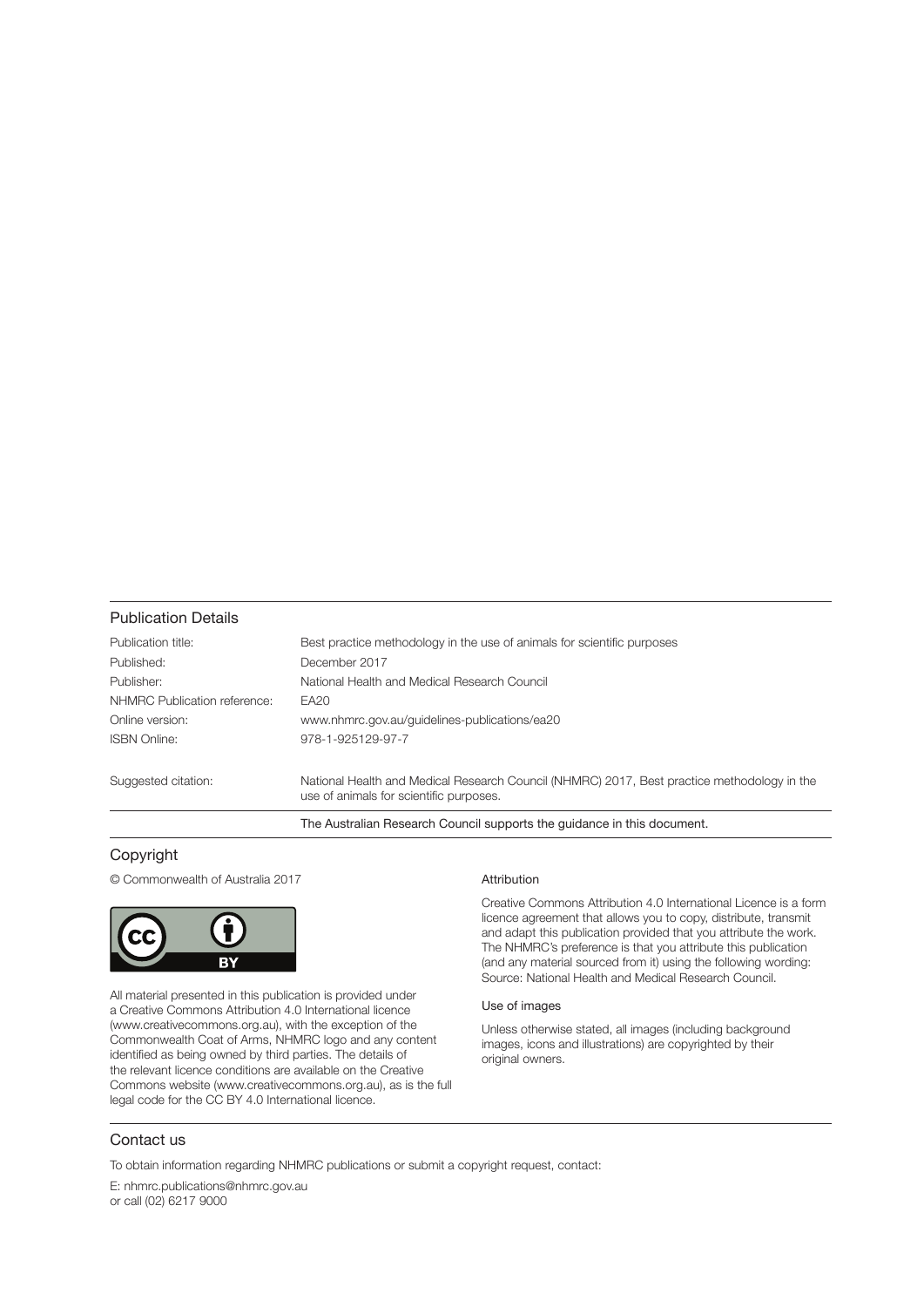# **Contents**

| Acronyms                                                                  | 1              |
|---------------------------------------------------------------------------|----------------|
| Key terms                                                                 | 1              |
| Introduction                                                              | 3              |
| Regulatory framework                                                      |                |
| National standards and guidelines                                         |                |
| Aim of this document                                                      |                |
| Scope                                                                     | $\overline{4}$ |
| Structure                                                                 | $\overline{4}$ |
| Intended audience                                                         | 5              |
| The application of good scientific method<br>1.1                          | 6              |
| The application of Replacement, Reduction and Refinement (the 3Rs)<br>1.2 | 7              |
| Effective and transparent reporting<br>1.3                                | 8              |
| 2. Consequences of poor methodology                                       | 9              |
| 3. Major issues                                                           | 10             |
| Quality of experimental design<br>3.1                                     | 10             |
| Quality of experimental statistics<br>3.2                                 | 11             |
| Quality of techniques and procedures<br>3.3                               | 12             |
| Reporting<br>3.4                                                          | 12             |
| 4. International guidance                                                 | 14             |
| 5. Practical strategies                                                   | 15             |
| Institutions<br>5.1                                                       | 15             |
| 5.2 Investigators                                                         | 16             |
| 5.3<br>Animal ethics committees                                           | 17             |
| 6. References and resources                                               | 18             |
| Additional publications and resources                                     |                |
| Appendix 1: ARRIVE Guidelines Checklist                                   | 22             |
| Appendix 2: PREPARE Guidelines Checklist                                  | 24             |
| Appendix 3: Process report                                                |                |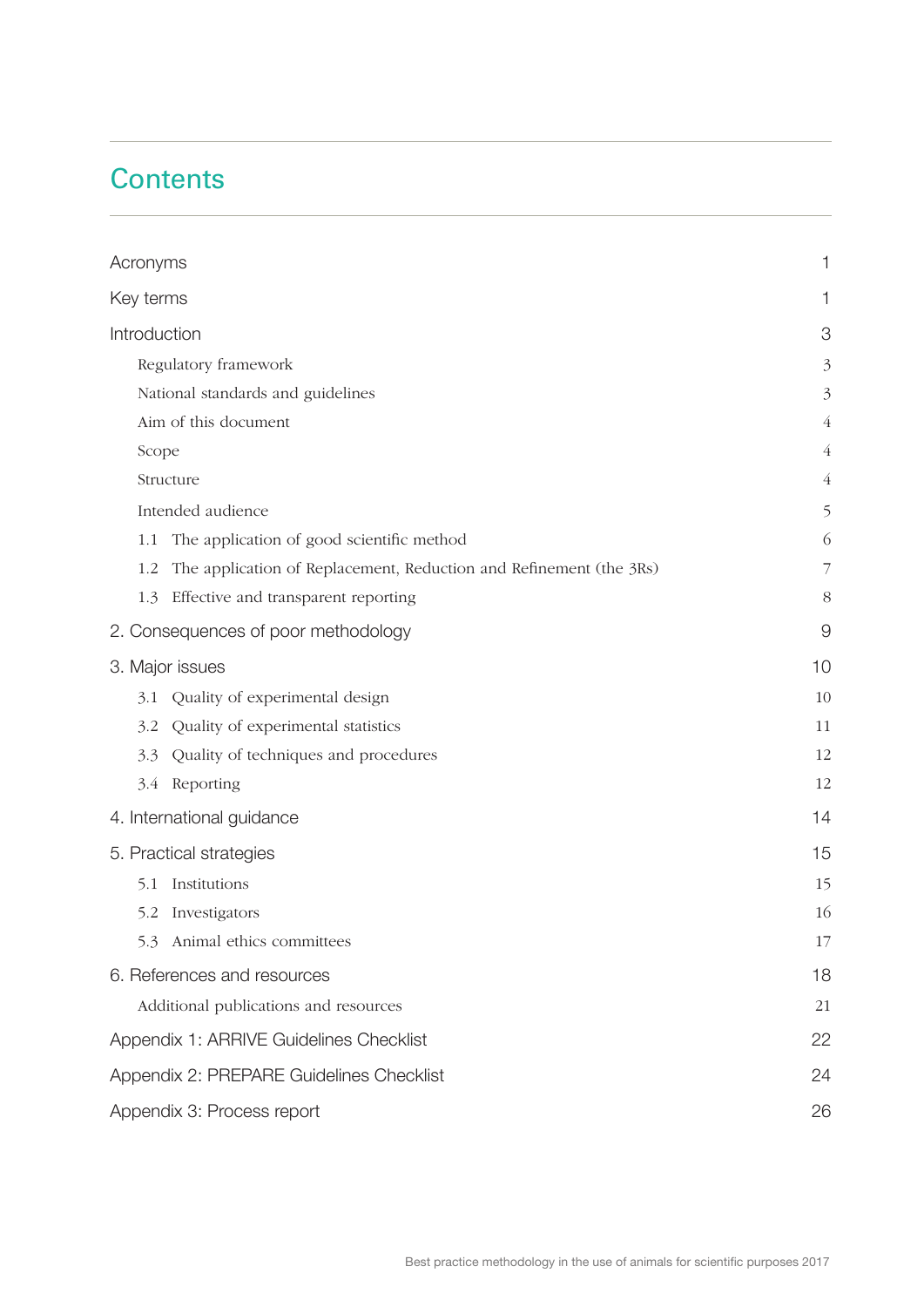## <span id="page-3-0"></span>Acronyms

| <b>Acronyms</b> | <b>Expanded description</b>                                                  |
|-----------------|------------------------------------------------------------------------------|
| AEC             | Animal ethics committee                                                      |
| ARC             | Australian Research Council                                                  |
| AWC             | Animal Welfare Committee of the National Health and Medical Research Council |
| <b>CSIRO</b>    | Commonwealth Scientific and Industrial Research Organisation                 |
| <b>NHMRC</b>    | National Health and Medical Research Council                                 |
| UA              | Universities Australia                                                       |

# Key terms

For the purposes of this document, key terms are defined as follows:

| <b>Term</b>           | <b>Definition</b>                                                                                                                                                                                                                                                    |
|-----------------------|----------------------------------------------------------------------------------------------------------------------------------------------------------------------------------------------------------------------------------------------------------------------|
| 3Rs                   | Replacement, reduction and refinement of the care and use of animals for scientific purposes:                                                                                                                                                                        |
|                       | Replacement: methods that permit a given purpose of an activity or project to be achieved without<br>the use of animals.                                                                                                                                             |
|                       | Reduction: methods for obtaining comparable levels of information from the use of fewer animals in<br>$\bullet$<br>scientific procedures or for obtaining more information from the same number of animals.                                                          |
|                       | Refinement: methods that alleviate or minimise potential pain and distress, and enhance<br>animal wellbeing.                                                                                                                                                         |
| Animal                | As defined in the Code: Any live non-human vertebrate (that is, fish, amphibians, reptiles, birds and<br>mammals, encompassing domestic animals, purpose-bred animals, livestock, wildlife) and cephalopods.                                                         |
| Code                  | Australian code for the care and use of animals for scientific purposes, 2013 (as updated from time<br>to time).                                                                                                                                                     |
| Code of Conduct       | Australian Code for the Responsible Conduct of Research, 2007 (as updated from time to time).                                                                                                                                                                        |
| Competent             | As defined in the Code: The consistent application of knowledge and skill to the standard of<br>performance required regarding the care and use of animals. It embodies the ability to transfer and<br>apply knowledge and skill to new situations and environments. |
| Current best practice | As defined in the Code: A practice, procedure, method or process that has proven to be most effective<br>in supporting and safeguarding animal wellbeing, and that:                                                                                                  |
|                       | takes into consideration the relevant aspects of species-specific biology, physiology and behaviour<br>$\bullet$                                                                                                                                                     |
|                       | is based on the best available scientific evidence (or, in the absence of scientific evidence,<br>$\bullet$<br>accepted practice), which includes the potential adverse impact of conditions and procedures on<br>the wellbeing of the animals                       |
|                       | includes strategies to minimise adverse impacts.<br>$\bullet$                                                                                                                                                                                                        |
| Duplication           | The repetition of scientific work that provides no advances in knowledge.                                                                                                                                                                                            |
| Repeatability         | Ability of successive measurements, made by the same person or group under the same conditions,<br>of the same measurand to achieve a similar outcome.                                                                                                               |
| Replication           | The process of repeating results by an independent researcher using the same or similar methods and<br>analysis, to ensure validity of original results.                                                                                                             |
| Reproducibility       | Ability of results to be validated through either replication, or the use of different methods and analysis,<br>that achieve the same outcome/conclusion.                                                                                                            |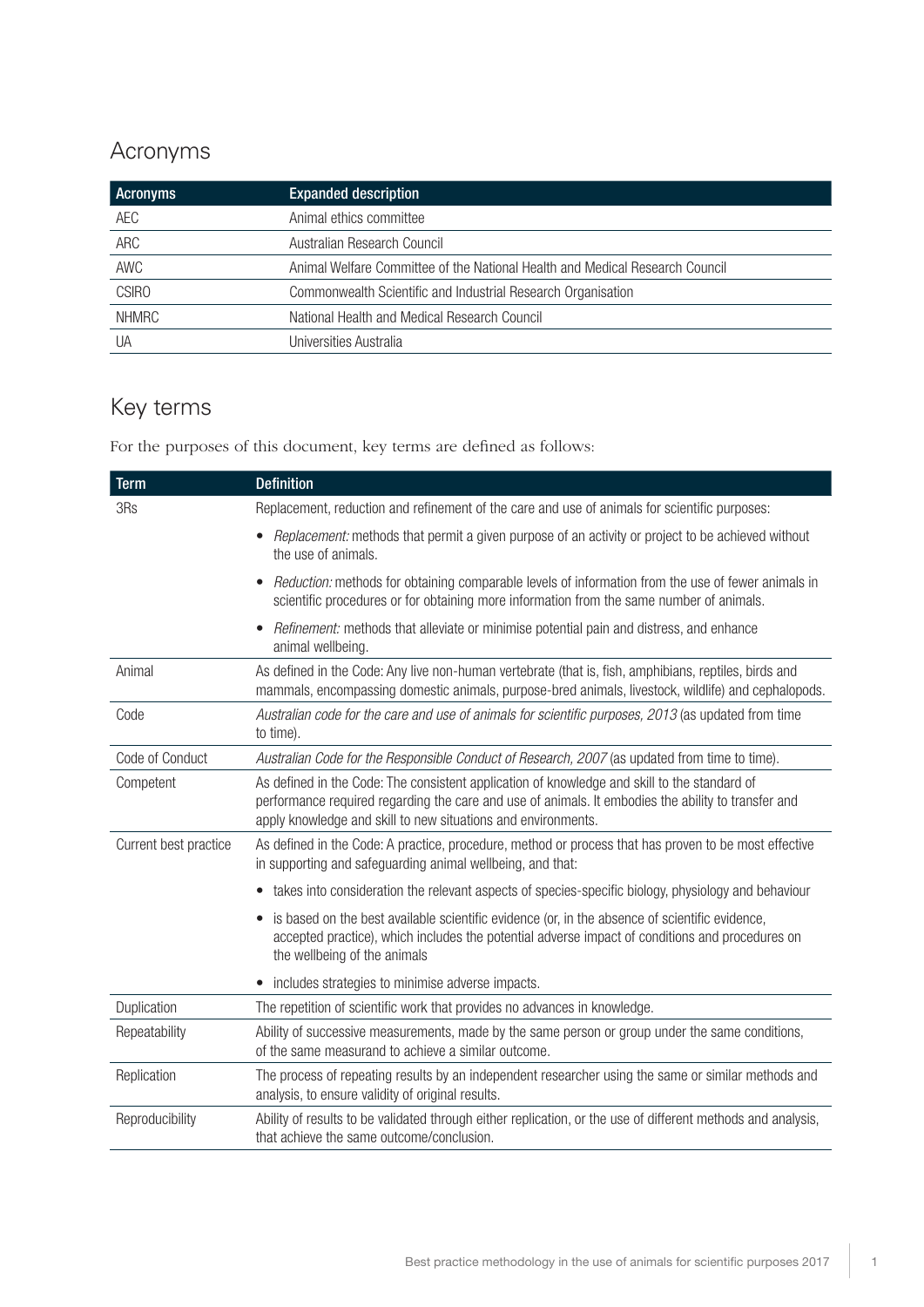| <b>Term</b>         | <b>Definition</b>                                                                                                                                                                                                                                                                                                                                                                                                                  |
|---------------------|------------------------------------------------------------------------------------------------------------------------------------------------------------------------------------------------------------------------------------------------------------------------------------------------------------------------------------------------------------------------------------------------------------------------------------|
| Research            | As defined in the Code of Conduct:                                                                                                                                                                                                                                                                                                                                                                                                 |
|                     | The creation of new knowledge and/or the use of existing knowledge in a new and creative way so as<br>to generate new concepts, methodologies, inventions and understandings. This could include synthesis<br>and analysis of previous research to the extent that it is new and creative.                                                                                                                                         |
| Rigour              | The strict application of the scientific method to ensure robust and unbiased experimental design,<br>methodology, analysis, interpretation, and reporting of results.                                                                                                                                                                                                                                                             |
| Robust methodology  | Methodology that reveals minimal errors under scrutiny and yields results capable of being replicated.                                                                                                                                                                                                                                                                                                                             |
| Robust results      | Results that should reveal minimal errors under scrutiny and are capable of being reproduced.                                                                                                                                                                                                                                                                                                                                      |
| Scientific purposes | As defined in the Code: All activities conducted with the aim of acquiring, developing or demonstrating<br>knowledge or techniques in all areas of science, including teaching, field trials, environmental studies,<br>research (including the creation and breeding of a new animal line where the impact on animal<br>wellbeing is unknown or uncertain), diagnosis, product testing and the production of biological products. |
| Transparency        | Experimental details and resources (e.g. methodology, data, analysis, results) are reported and made<br>available so that others may accurately reproduce and extend the findings.                                                                                                                                                                                                                                                 |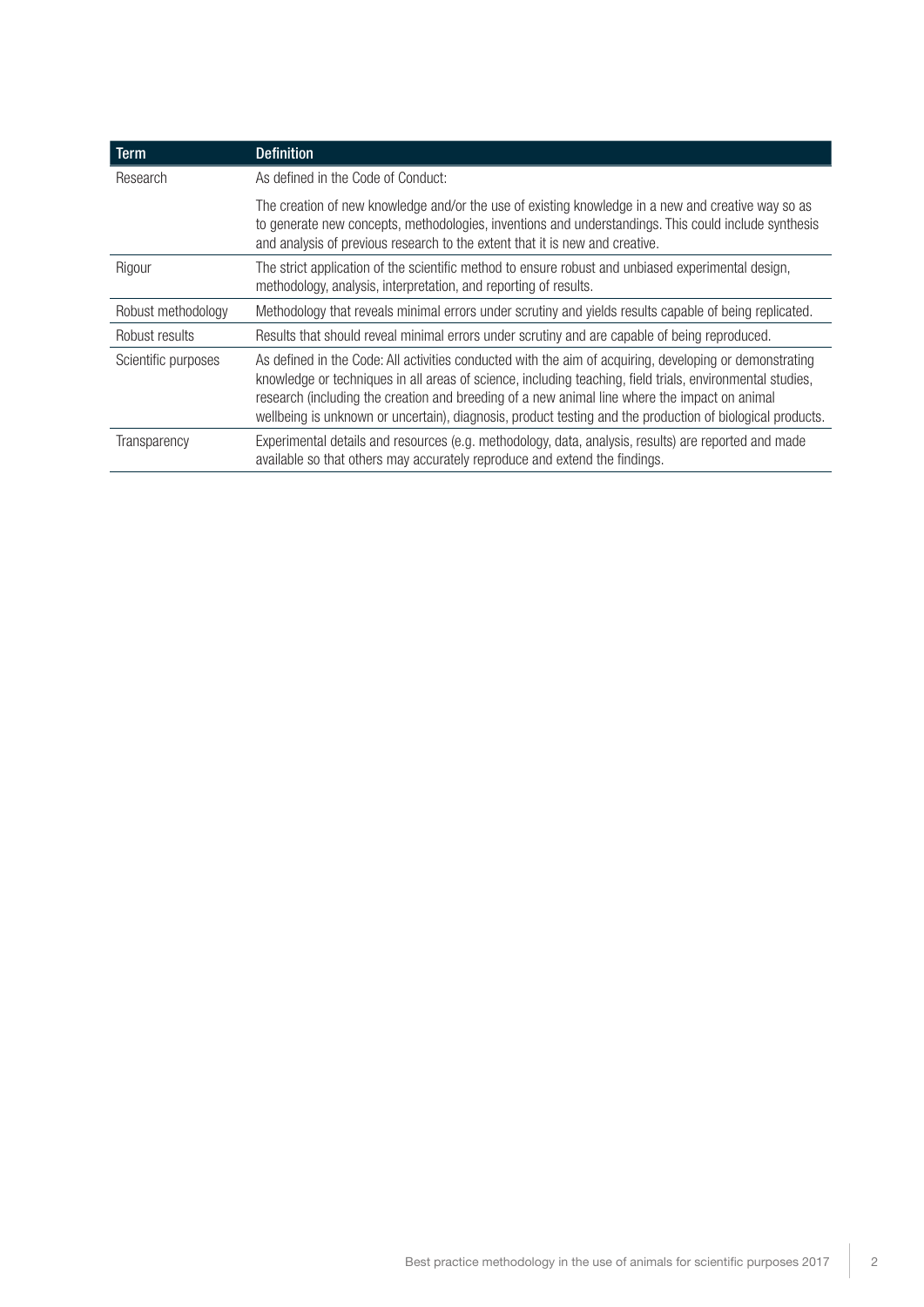# <span id="page-5-0"></span>Introduction

High quality research that is rigorous, transparent and reproducible contributes to scientific progress, fosters translation of outcomes into practical and clinical application, provides value for research investment, and ensures public trust in its findings. The ethical use of animals for scientific purposes and the value of the outcomes of their use are dependent on the studies being rigorous, transparent and reproducible.

Reports in the international literature and in the general and scientific media have outlined the growing concern that published studies in many scientific disciplines — including studies involving the use of animals — are not reproducible.<sup>1-5</sup> This issue does not challenge the validity or legitimacy of the scientific method. Indeed, failure to reproduce a study may prompt examination of the source of the discrepancy and lead to subsequent identification of new knowledge.<sup>6</sup> It is the rigorous, careful application of the scientific method that has translated into significant advances in many areas of science.<sup>3</sup> For example, biomedical research has led to genuine improvements in human health from which all Australians have benefited.

Irreproducibility can happen for many legitimate reasons — for example, natural variability in biological systems or small changes in conditions. Consequently, there is acceptance in the scientific community that some irreproducibility will occur. However, it is the current scale and the implications of irreproducible research that are of concern.4,6,7

Research irreproducibility is reportedly attributable to multiple factors. Questionable or unsatisfactory research practices contribute to irreproducibility, and are a more common cause than scientific misconduct such as deliberate fabrication and falsification of data.<sup>6,8</sup>

## Regulatory framework

In Australia, the state and territory governments are responsible for the regulation of animal welfare, including the care and use of animals for scientific purposes. All states and territories have incorporated the *Australian code for the care and use of animals for scientific purposes (2013)*   $(the Code)<sup>9</sup>$  in legislation.

The Code is published by NHMRC and endorsed by NHMRC, ARC, CSIRO and UA. It sets out the framework for the ethical, humane and responsible care and use of animals for scientific purposes, and provides guidance for institutions, animal ethics committees (AECs) and investigators. The Code applies to the care and use of all live non-human vertebrates and cephalopods.

Some aspects of the care and use of animals for scientific purposes are also subject to Commonwealth legislation — for example, the import and export of animals.

## National standards and guidelines

In addition to the Code, NHMRC publishes the *Australian Code for the Responsible Conduct of Research (2007)* (Code of Conduct).10 The Code of Conduct is a national standard for research integrity and is co-authored by ARC and UA. It outlines the broad principles that characterise an honest, ethical and conscientious research culture. The Code of Conduct establishes a framework for responsible research conduct that provides a foundation for high-quality research, credibility and community trust in the research endeavour.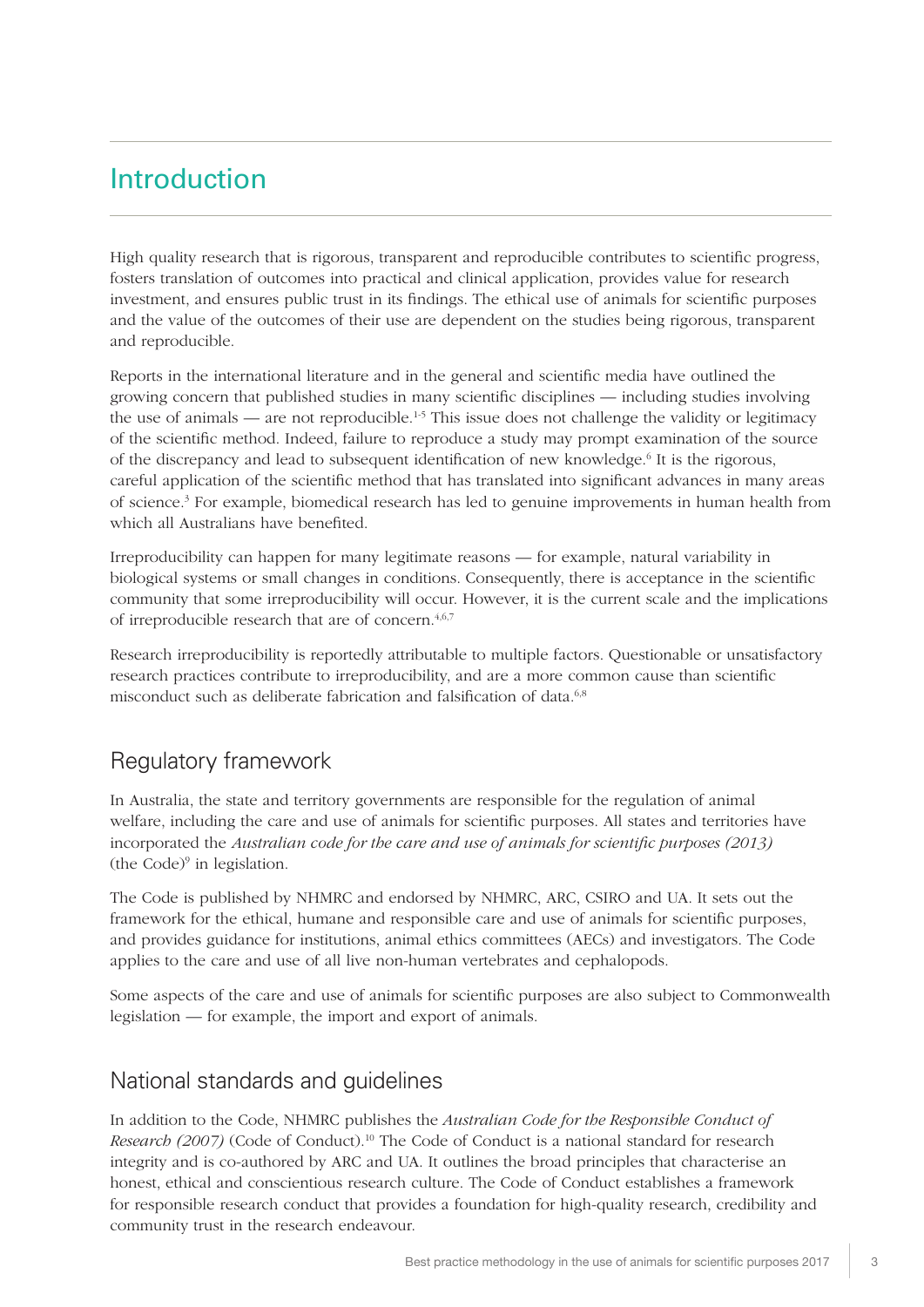## <span id="page-6-0"></span>Aim of this document

This document is intended to support the implementation of the Code and the Code of Conduct by:

- outlining best practice for the conduct of high quality animal-based studies
- highlighting common flaws in methodologies employed in animal-based studies and issues that impact on their reproducibility
- providing practical strategies for the implementation of best practice methodology, and to address issues related to reproducibility, during the planning, conduct, reporting and review of the use of animals for scientific purposes.

All activities outlined in this document must be conducted in accordance with relevant Commonwealth and state and territory legislation, and the Code.

The issues and recommendations in this document are outlined in broad rather than prescriptive or detailed terms. Key publications and resources providing detailed guidance and information are provided in accompanying references. Users should also be aware that the information in this document was current at the time of its publication, and that the practices they follow must accord with any changes in legislation and current best practice.

## Scope

The majority of publications on the reproducibility of animal-based studies focus on biomedical research. However, this document is intended to apply to the use of animals for scientific purposes, to reflect the scope of the Code.

Factors that may affect the conduct of animal-based studies and the reproducibility of results, but are out of scope for this document, include:

- funding and resources, technology and infrastructure available to individual institutions and investigators
- publication policies of individual journals, in particular, policies on acceptance of articles reporting neutral or negative results
- funding application processes and requirements
- culture and environment in which the animal-based studies take place.

## **Structure**

This document provides information in six sections:

- Section 1 describes the framework for best practice methodology in the use of animals for scientific purposes to foster the conduct of ethical and high quality animal-based studies, as reflected in the Code and the Code of Conduct.
- Section 2 outlines the consequences of poor methodology.
- Section 3 provides information on the most commonly reported flaws in animal-based studies.
- Section 4 summarises key guidance and advice that may provide a basis for current best practice for the conduct of ethical and high quality animal-based studies.
- Section 5 provides practical strategies for institutions, investigators and animal ethics committees for the implementation of best practice methodology in animal-based studies, and to address issues related to their reproducibility.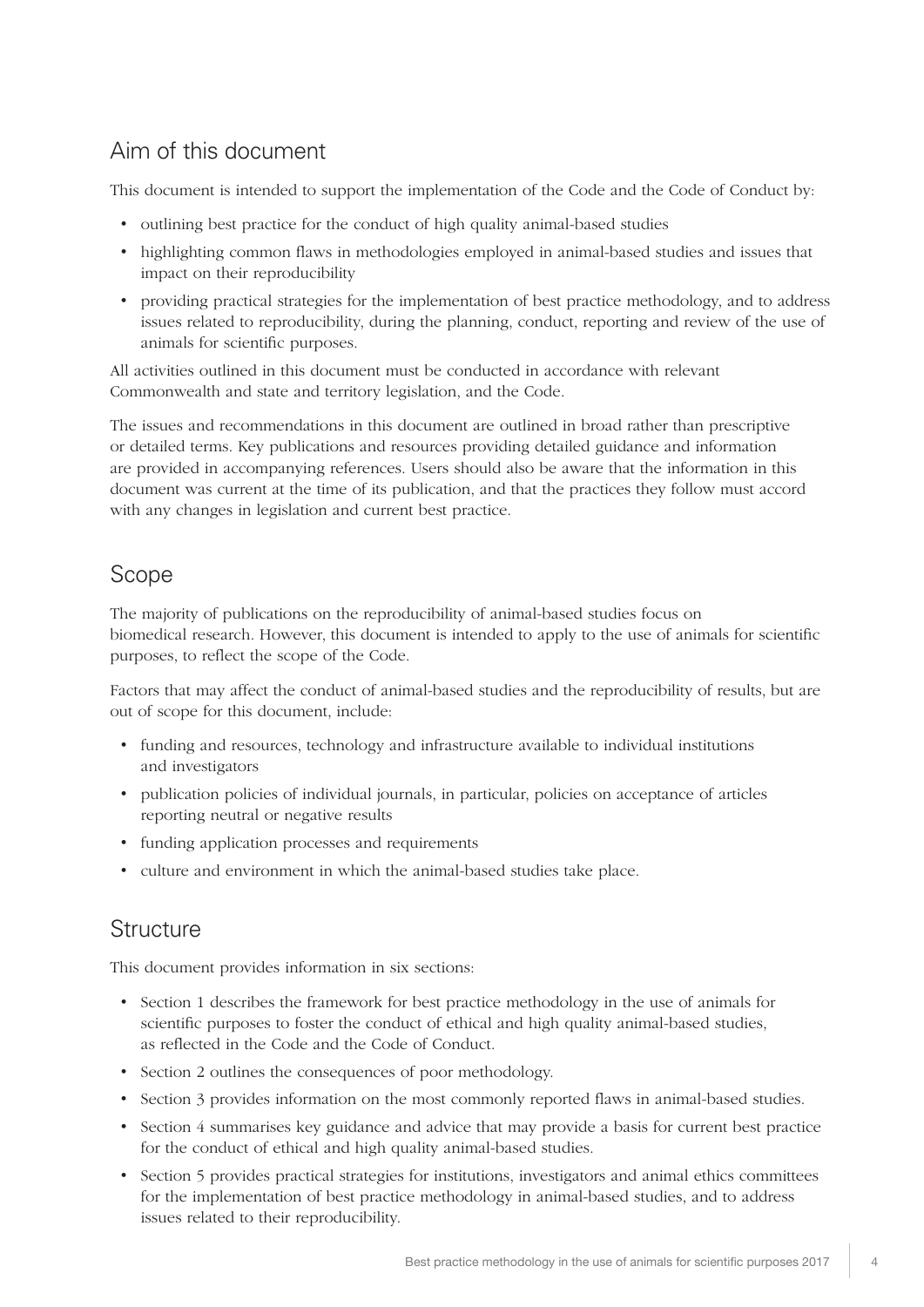<span id="page-7-0"></span>• Section 6 provides information on relevant publications and resources. These are intended to act as a starting point for further reading and detailed advice, rather than an exhaustive list.

References to the Code and the Code of Conduct are included throughout the document to highlight key principles in these documents that provide the basis for the framework for best practice methodology in the use of animals for scientific purposes. However, the requirements of the Code and the Code of Conduct are to be considered in their entirety when applying this document to a specific circumstance.

#### Intended audience

This document is intended for use by:

- institutions
- investigators, particularly those who are inexperienced with the use of animals for scientific purposes, and those who supervise inexperienced investigators
- members of animal ethics committees
- animal carers.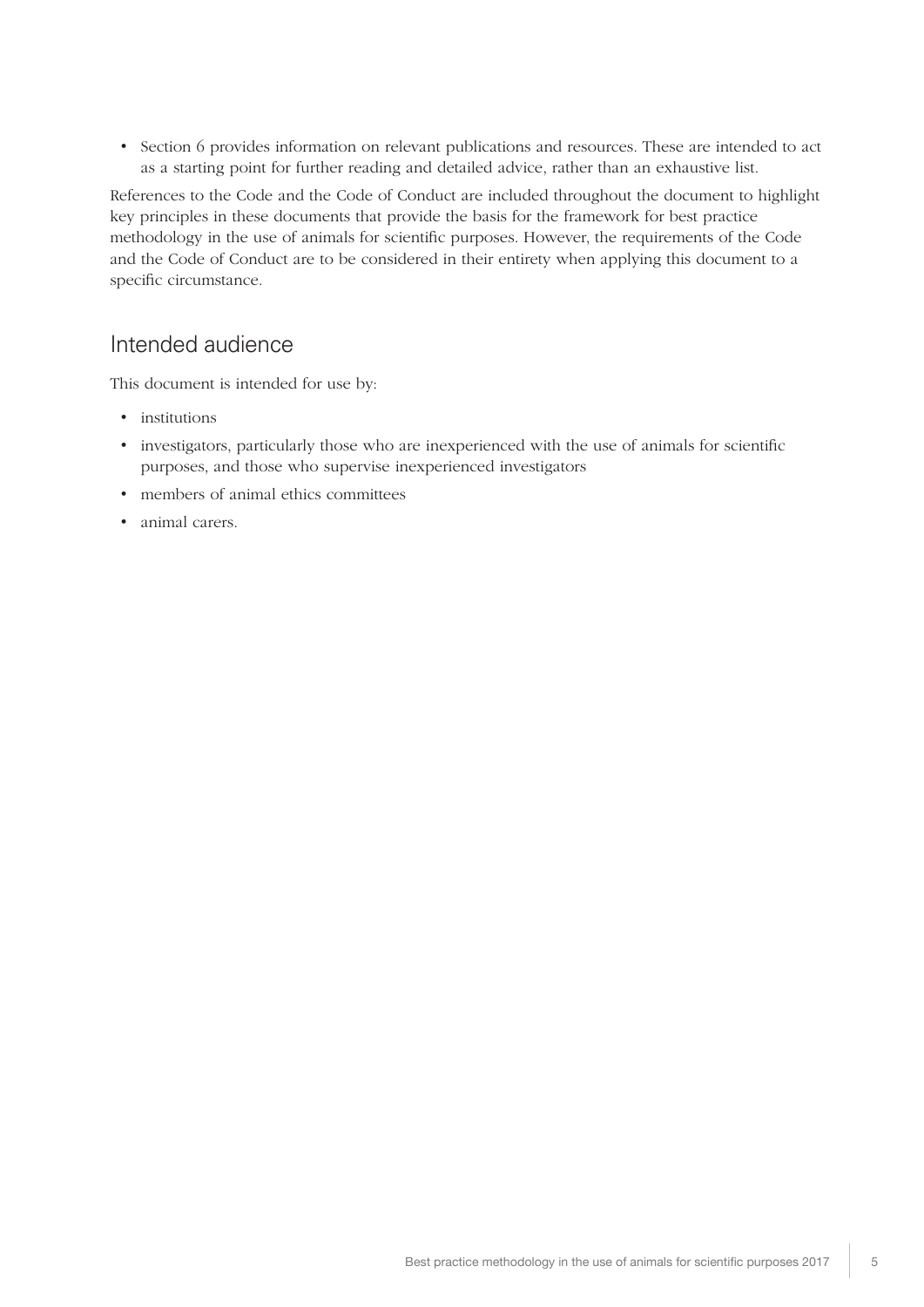# <span id="page-8-0"></span>1. Framework for best practice methodology

The following governing principles in the Code and the Code of Conduct should be noted when considering this section.

#### The Code:

- 1.1(v) Respect for animals must underpin all decisions and actions involving the care and use of animals for scientific purposes. This respect is demonstrated by … applying Replacement, Reduction and Refinement (the 3Rs) at all stages of animal care and use.
- 1.15 Regardless of the potential benefits of a project, the methods used must be scientifically valid, feasible, well designed and carefully conducted so that there is a reasonable expectation that the aims of the project will be achieved. Projects that are not scientifically valid must not be performed, no matter how mild the impact on the wellbeing of the animals.

#### The Code of Conduct:

- 1.1 Institutions are expected to … maintain a culture in which responsible and ethical behaviour in research is expected.
- 1.6 Researchers must foster and maintain a research environment of intellectual honesty and integrity, and scholarly and scientific rigour.

Best practice methodology in the use of animals for scientific purposes aims to foster the conduct of ethical and high quality studies at all stages including planning, designing, conducting, analysing and reporting of animal-based studies. It aims to ensure that the use of animals is necessary and not wasteful, contributes to scientific progress, fosters translation of outcomes into practical and clinical application, and provides value for research investment. The framework for best practice methodology is comprised of the following key elements.

## 1.1 The application of good scientific method

The application of good scientific method requires the formulation of a clear and valid hypothesis including determining whether the study is hypothesis-testing or hypothesis-generating — and the use of robust and unbiased experimental design, methodology, analysis, interpretation and reporting of results.11,12 These practices enable investigators to increase the robustness and validity of their experimental results, and maximise the knowledge gained from each study whilst minimising the number of animals used.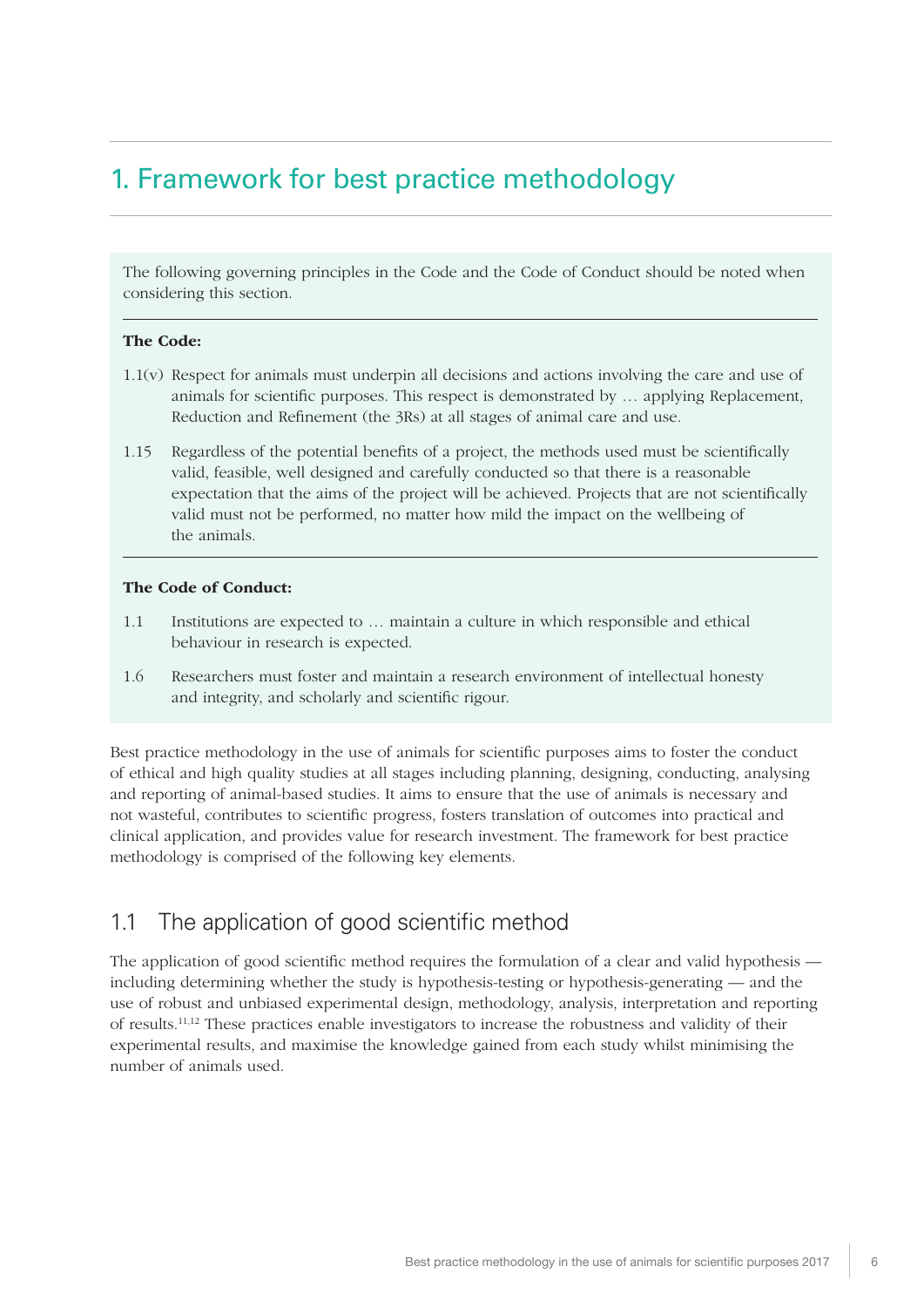## <span id="page-9-0"></span>1.2 The application of Replacement, Reduction and Refinement (the 3Rs)

In addition to underpinning the framework for the ethical and humane use of animals, the 3Rs are recognised as providing a structure and a tool for the conduct of high quality animal-based studies and the application of good scientific method.13-16 The 3Rs must be considered at all stages of animal care and use, including the planning, conduct and review of projects (Code, Clause 1.1 [v]).

Examples of replacement, reduction and refinement of animal care and use are provided in the references in Section 6. The Code (Clauses 1.9 and 1.16) requires methods used to accord with current best practice.

#### Replacement

Application of the principle of *replacement* involves the use of methods that allow the aims of a project to be achieved without the use of animals in all or part of the study (Code, Clauses 1.18–1.20). Techniques to replace the use of animals include the use of epidemiological data; physical and chemical analysis; computer, mathematical and inanimate synthetic models; simulations; in vitro systems; non-sentient organisms; cadavers; and clinical cases (Code, Clause 1.19).

The planning phase of a study should involve identification of all feasible methods of testing the study's hypotheses including viable non-animal models and the use of less sentient alternatives such as invertebrates. Systematic review of animal-based studies should be considered where appropriate.17-24 The validity and relevance of a proposed animal model must be assessed. If there is insufficient evidence to the support the validity of an animal model, its use must be rejected.

#### Reduction

Application of the principle of *reduction* enables the proposed aim(s) of the study to be achieved from fewer animals, whilst ensuring that sufficient numbers of animals are used to satisfy good statistical design (Code, Clauses  $1.21-1.27$ ).<sup>25</sup> The use of too few animals may lead to invalid or low-quality results and wastage of animals, and the unnecessary use of animals in future studies that build on invalid results. The use of too many animals is a potential unnecessary ethical cost to animals and waste of resources. Repetition of experiments to provide assurance about the validity of the observed effect must be essential for the study's statistical design (Code, Clause 1.23).

Application of the principle of *reduction* also enables more information to be obtained from a given number of animals so that fewer animals are used overall. However, *reduction* should not result in greater harm, including pain and distress, to the animals used (Code, Clause 1.24).

#### Refinement

Application of principle of *refinement* involves the use of methods that avoid or minimise potential harm, including pain and distress, to the animals and enhance animal wellbeing (Code, Clauses 1.8–1.14 and 1.28–1.30). Animals with compromised wellbeing have disturbed behaviour, physiology and immunology that can lead to unreliable conclusions and/or unwanted variation in scientific output, affecting the reliability and reproducibility of studies.<sup>26</sup> Refinement applies to all aspects of the care and use of animals, including their care and management as well as methods employed during their use.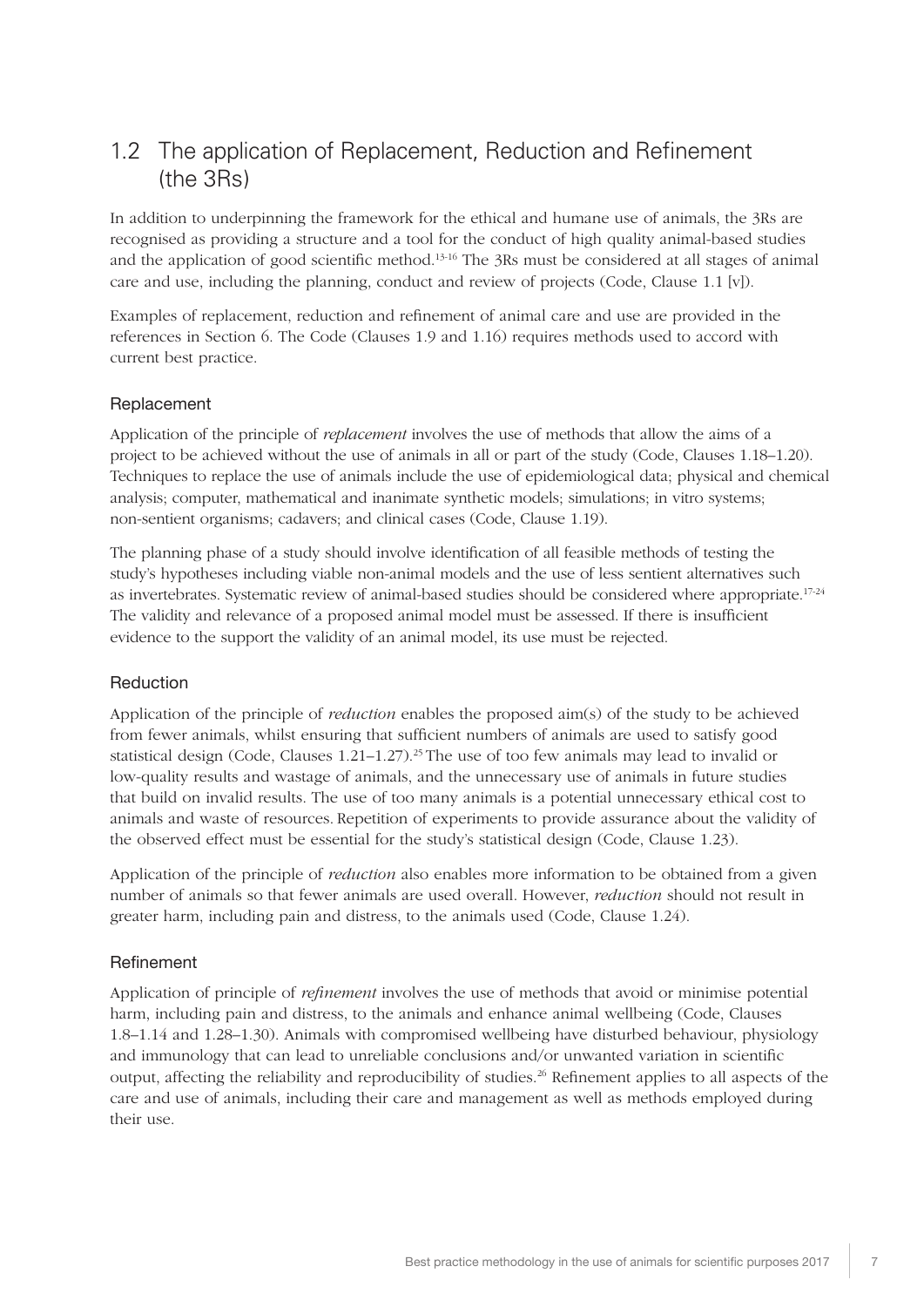## <span id="page-10-0"></span>1.3 Effective and transparent reporting

Effective and transparent reporting of animal-based studies is essential to inform future scientific studies and policy. Poor reporting makes it difficult for other investigators to reproduce results and to derive the maximum scientific knowledge from studies involving animals, and risks the unnecessary use of additional animals.

Effective and transparent reporting requires the reporting of key information on how studies are designed, conducted and analysed in publications. It also encompasses:

- the pre-registration of protocols and plans for analysis
- provision of access to data on which findings or conclusions are based
- reporting of negative impacts on animal wellbeing during the conduct of the study
- reporting to the AEC of the outcomes of previous or related work including adverse outcomes — that are used to justify new and continuing work, particularly when projects continue for many years.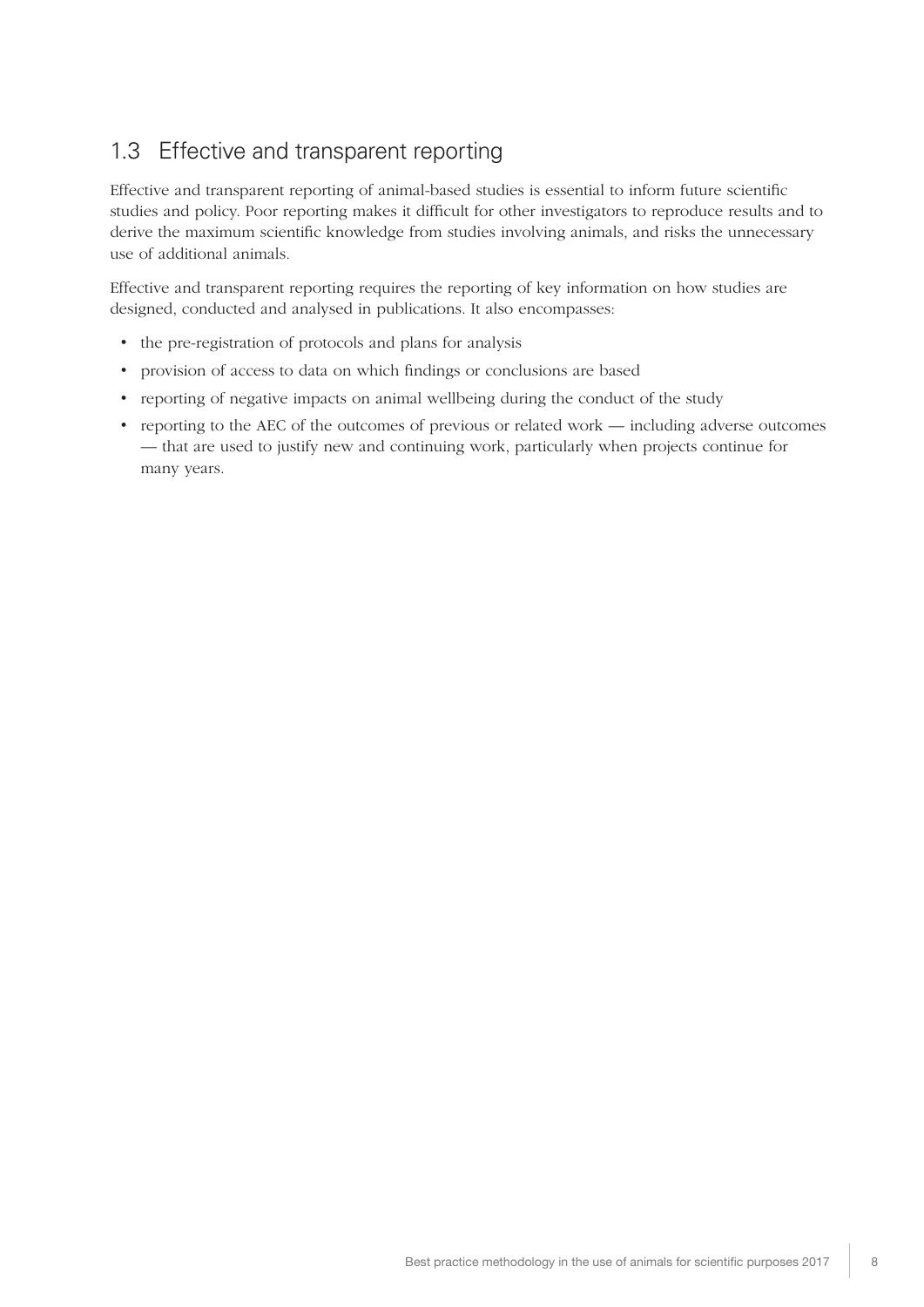# <span id="page-11-0"></span>2. Consequences of poor methodology

Scientific practices that do not conform to the framework for best practice methodology outlined in Section 1 can lead to failure to obtain robust and valid results that are reproducible. The ethical costs of poor methodology include the unnecessary negative impacts on the wellbeing of individual animals, the wastage of animals that are used, and the unnecessary use of animals where such use is based on previous studies that are poorly performed or reported.

The consequences of poor methodology include hindering of scientific progress; wastage of valuable resources; and difficulties with the extent to which the outcomes can be generalised to the target population about which inferences are to be made — for example, in biomedical research, poor translation to human studies and human health outcomes.

There are also risks of negative impacts on public perception and support of the use of animals for scientific purposes, with animal-based studies being viewed as wasteful, redundant or uninformative. To maintain community support and the community's good faith, those conducting animal-based studies must be accountable for the ethical and humane use of animals and the responsible spending of public money.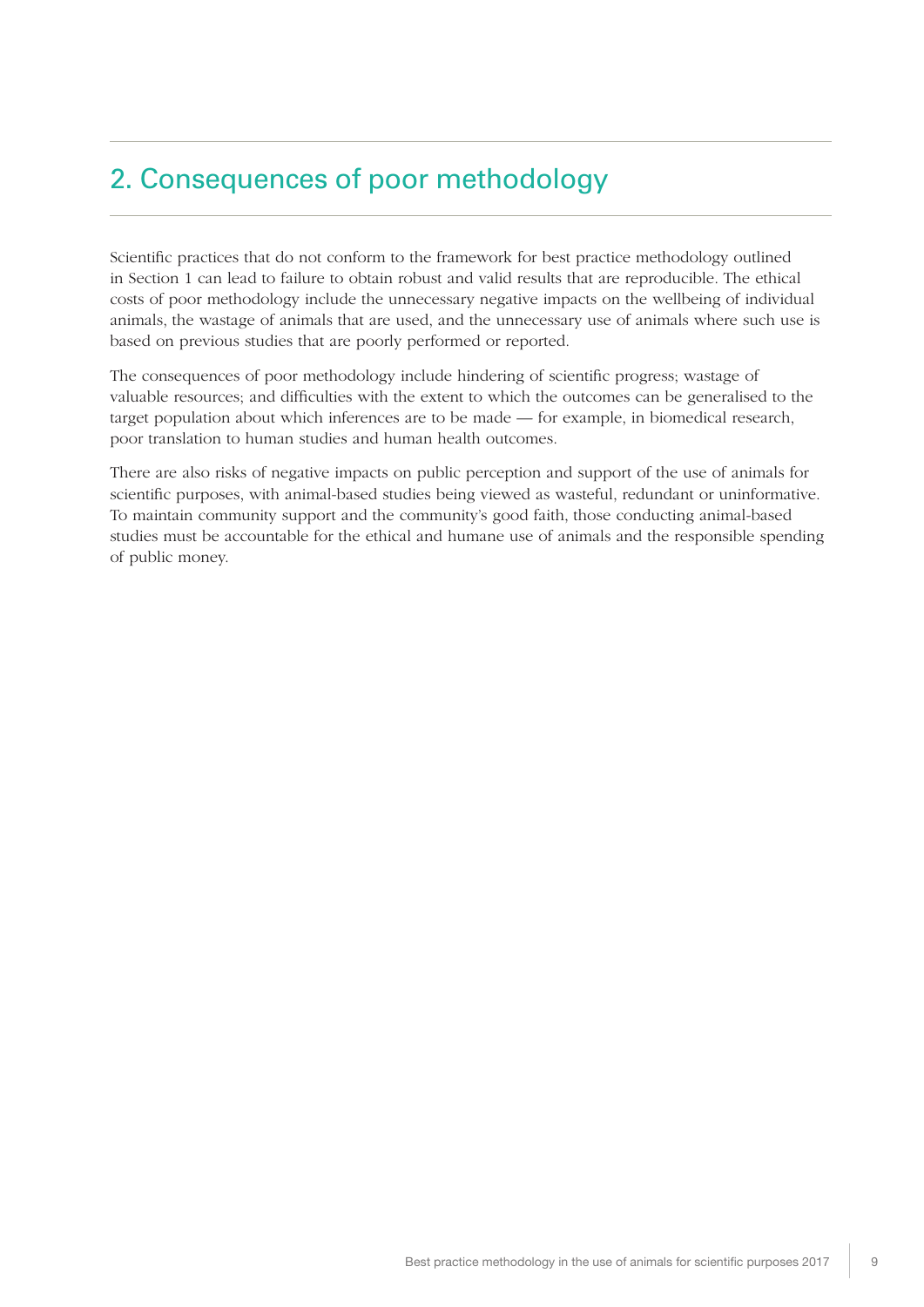# <span id="page-12-0"></span>3. Major issues

This section outlines the most commonly reported flaws in animal-based studies. Further details are provided in the references.

While key principles in the Code and the Code of Conduct are highlighted, the requirements of the Code and the Code of the Conduct must be considered in their entirety.

## 3.1 Quality of experimental design

Relevant governing principles in the Code and the Code of Conduct include:

#### The Code:

- 1.1(v) Respect for animals must underpin all decisions and actions involving the care and use of animals for scientific purposes. This respect is demonstrated by … applying Replacement, Reduction and Refinement (the 3Rs) at all stages of animal care and use.
- 1.15 Regardless of the potential benefits of a project, the methods used must be scientifically valid, feasible, well designed and carefully conducted so that there is a reasonable expectation that the aims of the project will be achieved. Projects that are not scientifically valid must not be performed, no matter how mild the impact on the wellbeing of the animals.
- 1.17 Animals used must be suited to the purpose of the project or activity, taking into account their biological characteristics, including morphology, physiology, behaviour, genetic makeup, temperament and behavioural conditioning, microbiological and nutritional status, and general state of health.
- 1.25 All possible steps must be taken to reduce factors that are not part of the experimental design of the project and are known to contribute to variability of experimental results, including the use of animals of known genetic, biological and behavioural background. Reduction of experimental variables may result in reduced animal use.

#### The Code of Conduct:

1.6 Researchers must foster and maintain a research environment of intellectual honesty and integrity, and scholarly and scientific rigour. Researchers must … adopt methods appropriate for achieving the aims of each research proposal.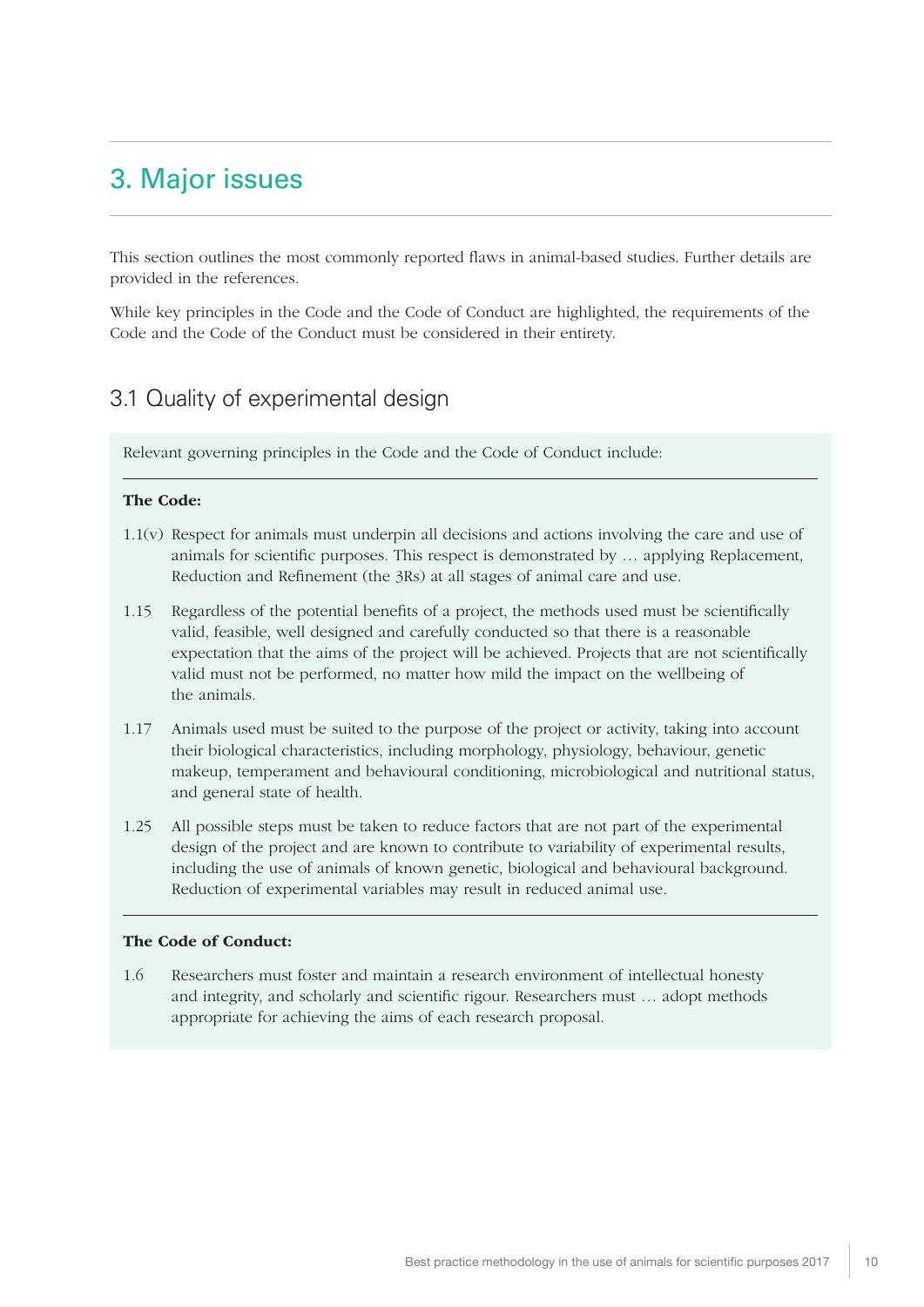<span id="page-13-0"></span>Flaws include, but are not limited to:

- Failure to use the most appropriate animal model for example, species, strain, methodology.<sup>27-29</sup>
- Failure to define experimental unit. $30,31$
- Failure to use appropriate control animals.<sup>11,31</sup>
- Failure to use randomisation when selecting animals or allocating animals to treatment groups. $32-37$
- Failure to use blinding when performing an intervention, and when assessing results.<sup>32-34</sup>
- Lack of consideration and control of variables.<sup>11,31,34,37-42</sup> Examples include variables related to:
	- the animal's biological characteristics, including morphology, physiology, behaviour, genetic makeup, temperament and behavioural conditioning, microbiological and nutritional status, microbiome, and general state of health
	- the animal's living conditions including physical, environmental and social conditions
	- the conduct of procedures
	- unnecessary harm to the animal, including pain and distress.
- Failure to consider the use of both sexes in the study. $43,44$
- Failure to consider that findings may not translate to the target species because of inherent species differences.28,33,35,36,45
- Lack of consistency in protocols between animal and human studies intending to relate findings from an animal model to humans.<sup>33</sup>

## 3.2 Quality of experimental statistics

Relevant governing principles in the Code include:

- 1.21 The number of animals used in a project must be the minimum necessary to achieve the proposed aim(s) and to satisfy good statistical design. The use of too few animals may invalidate the experimental result and result in wastage of animals.
- 1.22 The number of animals used may be reduced by the appropriate reuse of individual animals. The benefits of reusing animals must be balanced against any adverse effects on their wellbeing, taking into account the lifetime experience of the individual animal. Reuse of animals requires particular justification and specific AEC approval.
- 1.23 Activities involving the use of animals must not be repeated within a project or between projects unless such repetition is essential for the purpose or design of the project (e.g. sound experimental design, statistical analysis, corroboration by the same or another investigator).
- 1.24 Reducing the number of animals used should not result in greater harm, including pain and distress, to the animals used.
- 1.25 All possible steps must be taken to reduce factors that are not part of the experimental design of the project and are known to contribute to variability of experimental results, including the use of animals of known genetic, biological and behavioural background. Reduction of experimental variables may result in reduced animal use.
- 1.26 Where practicable, tissue and other biological material from animals being killed must be shared among investigators or deposited in a tissue bank for subsequent distribution.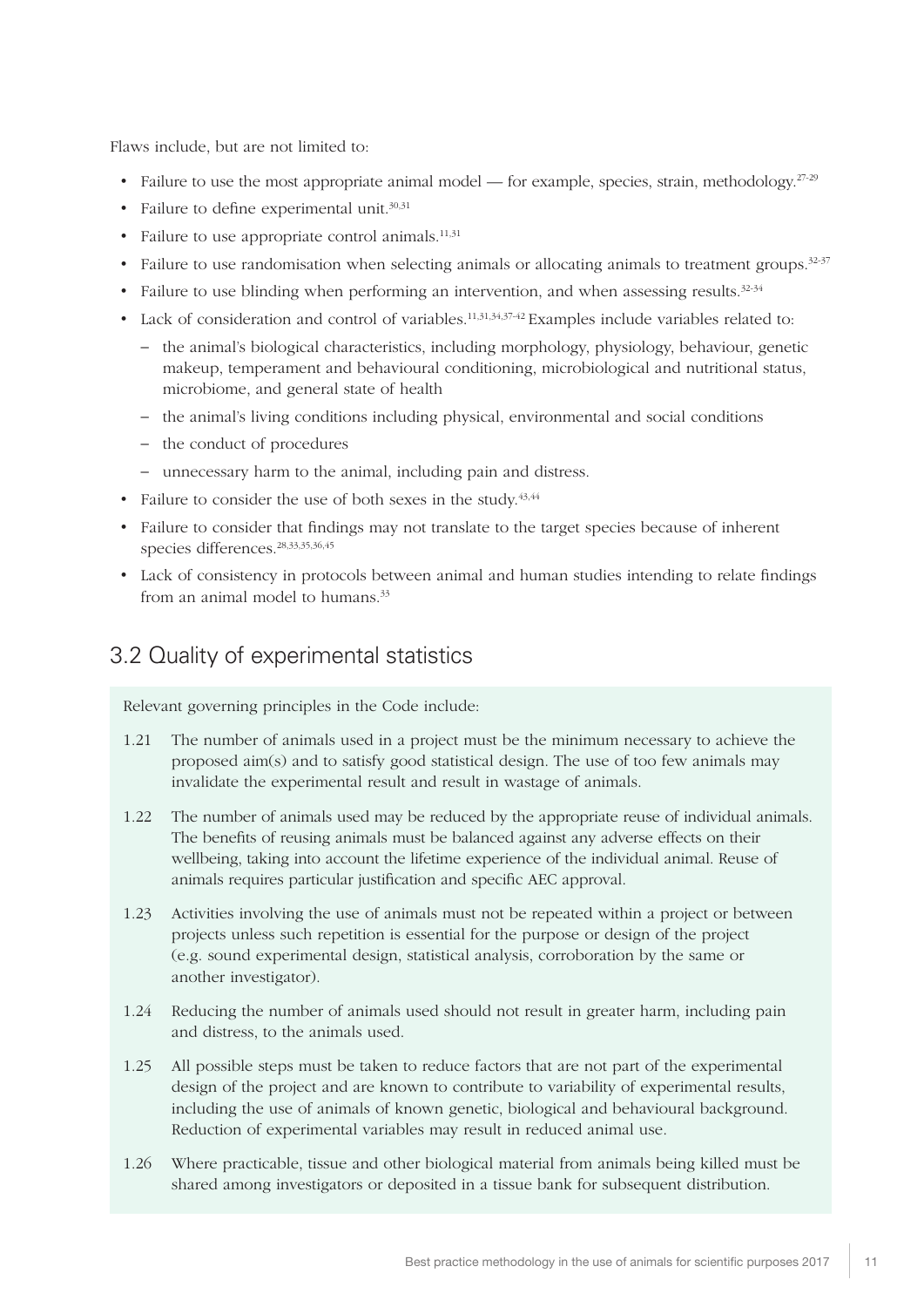<span id="page-14-0"></span>Flaws include, but are not limited to:

- Failure to determine statistical power, biologically relevant effect size, the appropriate statistical significance level and appropriate sample size prior to commencing a study.<sup>14,32-34</sup>
- Failure to apply correct statistical tests for analysis of data.<sup>14,33,34,37,46,47</sup>
- Lack of appropriate training in statistics to design meaningful experiments.<sup>14</sup>

## 3.3 Quality of techniques and procedures

Relevant governing principles in the Code include:

- 1.9 Practices and procedures used for the care and management of animals must be based on current best practice (*see definition*).
- 1.16 Investigators must use methods that accord with current best practice (*see definition*).
- 1.28 Steps must be taken at all times to support and safeguard animal wellbeing. The effectiveness of strategies for supporting and safeguarding animal wellbeing must be kept under review during the lifetime of activities, including projects. Where relevant and applicable, the outcome of this review must be implemented in current activities and taken into account in planning future activities, including projects.
- 1.29 People who care for and use animals must ensure that procedures are performed competently, and
	- i) be competent for the procedure they perform, or
	- ii) be under the direct supervision of a person who is competent to perform the procedure.

Flaws include, but are not limited to:  $48,49$ 

- Failure to use methods that accord with current best practice.
- Failure to apply refinement to methods and procedures.
- Lack of dissemination and communication of best practices for experimental methods and procedures.
- Inadequate training and competence of those using animals.

## 3.4 Reporting

Relevant principles in the Code of Conduct include:

- 1.7 Researchers should ensure that research findings are disseminated responsibly.
- 4.1 Institutions must promote an environment of honesty, integrity, accuracy and responsibility in the dissemination of research findings.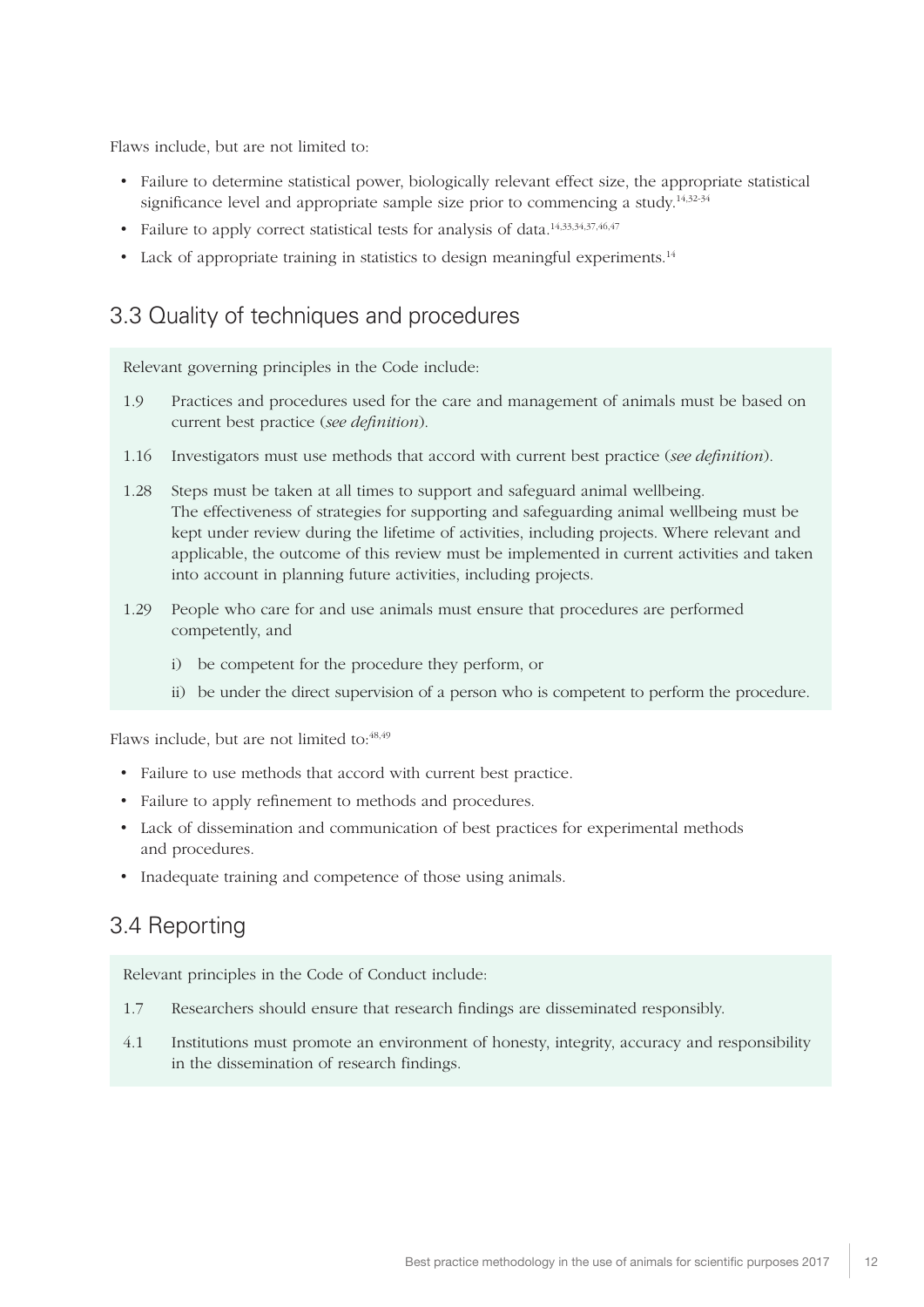Flaws include, but are not limited to:

- Lack of uniform and/or incomplete reporting of animal-based studies in publications, in particular animal characteristics (e.g. sex, strain, age), randomisation and blinding, sample size estimation and data handling, and negative impacts on animal wellbeing.<sup>33,34,36,50</sup>
- Lack of reporting of key methodological parameters that can introduce bias.<sup>35-37</sup>
- Lack of reporting of conflicts of interest that may introduce bias.<sup>6,37,51</sup>
- Lack of reporting of neutral and negative results with the potential consequence of unnecessary duplication of studies.<sup>35-37</sup>
- Lack of reporting of outcomes of previous and related work, including adverse events, to the AEC.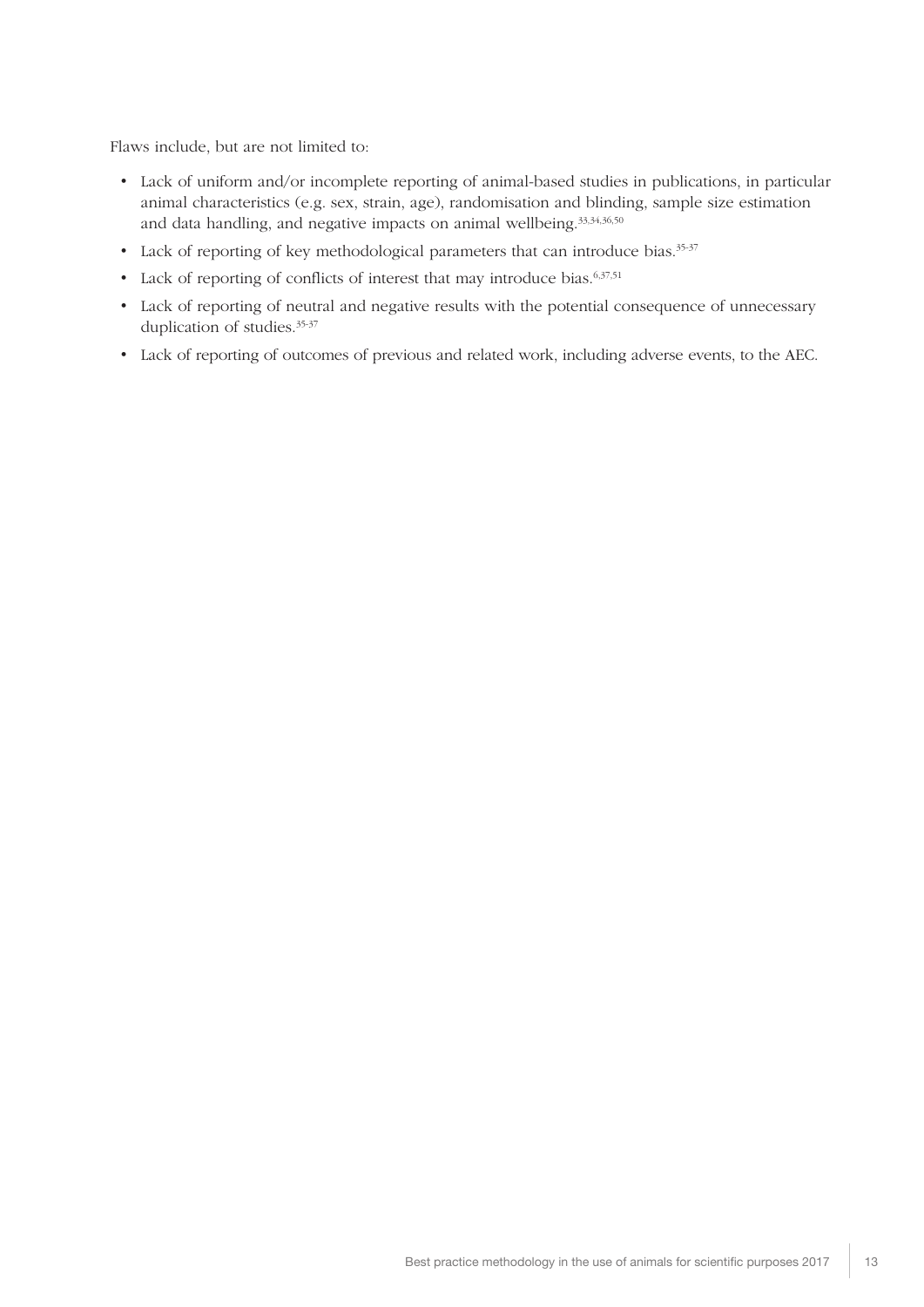# <span id="page-16-0"></span>4. International guidance

Guidelines and advice issued in response to concerns regarding research reproducibility, and to assist in determining appropriate parameters for meaningful animal-based studies, include:

- The ARRIVE Guidelines for reporting animal research  $(2011).$ <sup>52</sup> The ARRIVE Guidelines Checklist is provided in Appendix 1.
- Guidance for the description of animal research in scientific publications (2011). National Research Council (US).<sup>53</sup>
- Reproducibility and reliability of biomedical research: improving research practice (2015). The Academy of Medical Sciences, Biotechnology and Biological Sciences Research Council, Medical Research Council and Wellcome Trust.<sup>54</sup>
- Principles and guidelines for reporting preclinical research (2016). US National Institutes of Health.<sup>55,56</sup>
- Fostering integrity in research (2017). The National Academies of Sciences, Engineering, and Medicine.<sup>57</sup>
- Experimental Design Assistant. National Centre for the Replacement, Refinement and Reduction of Animals in Research.<sup>58</sup>
- The PREPARE Guidelines for planning animal research and testing (2017).<sup>59</sup> The PREPARE Guidelines Checklist is provided in Appendix 2.

Publications and resources providing additional guidance are included in Section 6.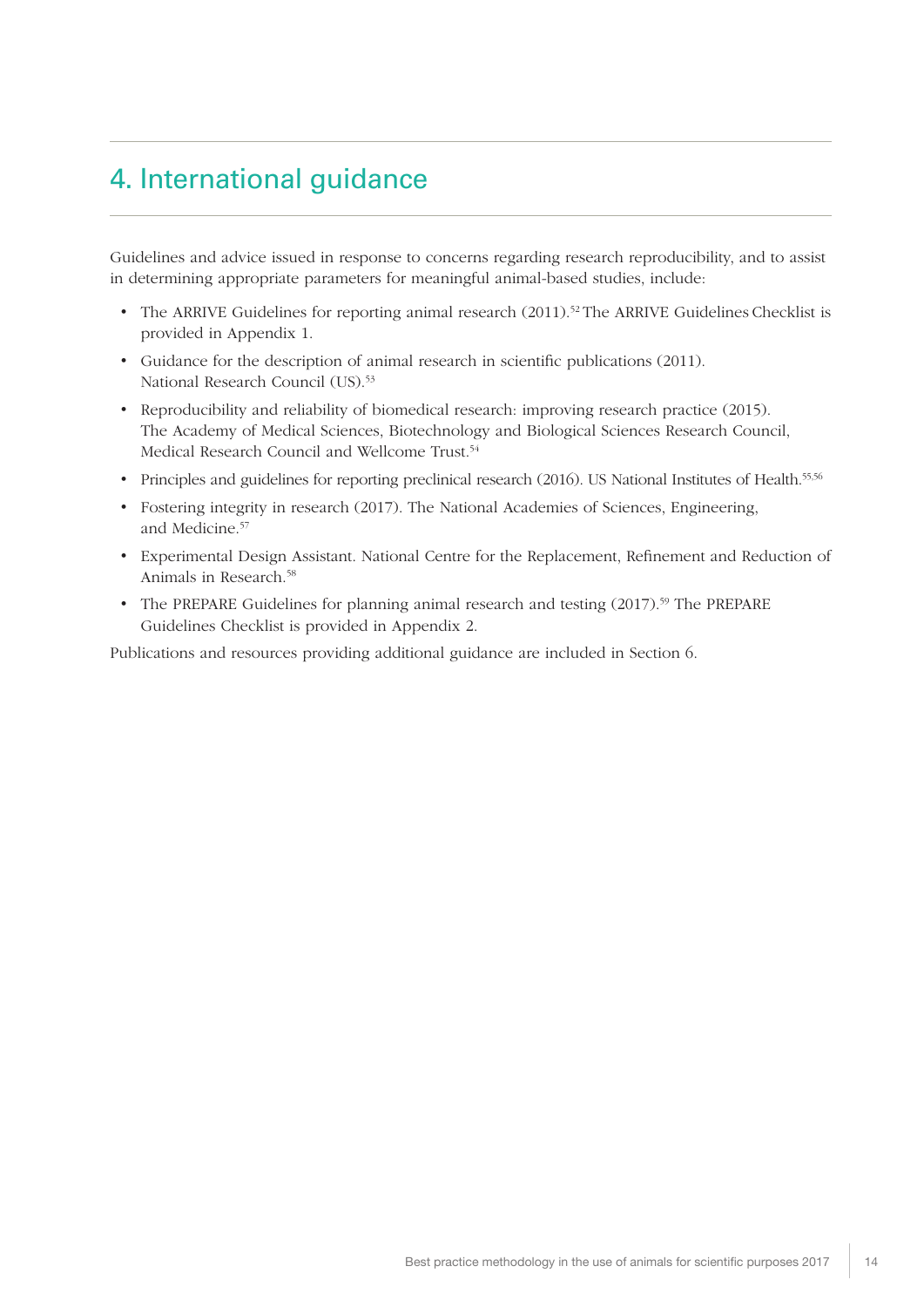# <span id="page-17-0"></span>5. Practical strategies

Poor methodology and its consequences are risks those involved with the use of animals for scientific purposes need to be aware of and seek to address. This section outlines some practical strategies for institutions, investigators and animal ethics committees for the implementation of best practice methodology in animal-based studies, and to address issues that affect their reproducibility. Proposed strategies are based on the requirements in the Code and the Code of Conduct, and current best practice reported in the international literature. The strategies are provided in broad rather than prescriptive or detailed terms to facilitate their application to any specific circumstance. Publications and resources providing detailed guidance are included in Section 6.

## 5.1 Institutions

- 5.1.1 Develop guidelines for investigators on how to achieve the following during the planning, designing, conducting, analysing and reporting of animal-based studies:
	- the application of good scientific method
	- the application of the 3Rs at all stages of animal care and use
	- effective and transparent reporting.

The guidelines may be in the form of detailed guidance, a statement of expectations with reference to external guidance, or another form that is considered appropriate by the institution. The guidelines should make reference to, or require the adoption of, international standards and current best practice (see Section 4). The guidelines may include advice on, or Standard Operating Procedures for, current best practice for specific procedures and methods.

The guidelines must be developed in consultation with and approved by the AEC (Code, [Clause 2.1.5 \[v\]](https://www.nhmrc.gov.au/book/australian-code-practice-care-and-use-animals-scientific-purposes/2-1-responsibilities#2.1.5)), and promoted and consistently implemented within the institution.

- 5.1.2 Provide support to investigators to facilitate their adoption of current best practice for planning, designing, conducting, analysing and reporting animal-based studies. Strategies may include:
	- provision of access to relevant expert advice for example, statistician; other investigators and research groups with experience in working with animals and the relevant animal model; veterinarians; animal care staff; specialists in laboratory animals, livestock or wildlife; experts in the 3Rs; Category B members of the AEC
	- implementing systems for pre-review of applications prior to their submission to the AEC
	- fostering systems and formal networks to facilitate sharing of tissues and other biological material from animals being killed
	- support for investigators wishing to publish negative results.
- 5.1.3 Ensure appropriate and ongoing education and training for investigators in the use of the 3Rs, experimental design, choice of animal model, use of experimental statistics, technical expertise, and reporting of outcomes — in accordance with current best practice.
- 5.1.4 Ensure the development of guidelines on how competence of investigators will be assessed and ensured (Code, [Clauses 1.29](https://www.nhmrc.gov.au/book/australian-code-practice-care-and-use-animals-scientific-purposes/section-1-governing#1.18), [2.1.5 \[v\] \[a\]](https://www.nhmrc.gov.au/book/australian-code-practice-care-and-use-animals-scientific-purposes/2-1-responsibilities#2.1.5) and [2.1.8 \[ii\]](https://www.nhmrc.gov.au/book/australian-code-practice-care-and-use-animals-scientific-purposes/2-1-responsibilities#2.1.8)).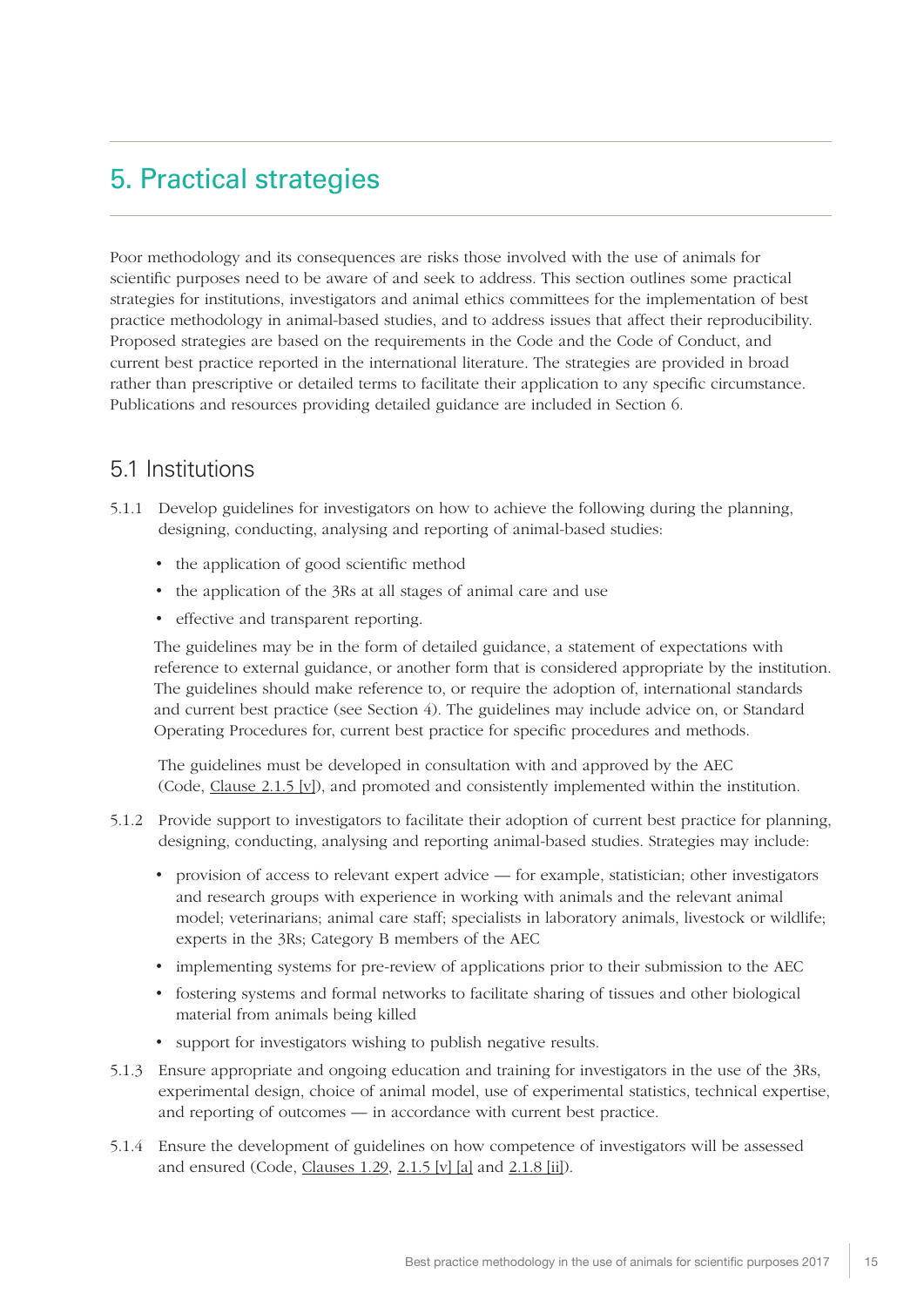- <span id="page-18-0"></span>5.1.5 In consultation with the AEC, ensure that the AEC application form is designed and regularly reviewed so that all relevant matters highlighted in Sections 1 and 3 are addressed by the applicant. [Section 2.7 of the Code](https://www.nhmrc.gov.au/book/australian-code-practice-care-and-use-animals-scientific-purposes/2-7-responsibilities) outlines information to be provided in an application to the AEC. The inclusion of the following specific information should also be considered:
	- reference to the ARRIVE Guidelines<sup>52</sup> or the ARRIVE Guidelines checklist (Appendix 1). and the PREPARE Guidelines<sup>59</sup> or the PREPARE Guidelines Checklist (Appendix 2)
	- reporting of outcomes of previous or related work including adverse outcomes that are used to justify new and continuing work, particularly when projects continue for many years.
- 5.1.6 Ensure procedures are in place so that the AEC is provided with adequate information about the merit of a project described in an application, and the robustness of its experimental design, statistics and methodology — for example, appropriate peer review of the project by a funding body or an independent expert/s.
- 5.1.7 Ensure appropriate education and training for AEC members at the time of their appointment and on an ongoing basis. Such education and training may include support for attendance at relevant workshops, conferences and seminars, including those organised by relevant state and territory government departments.

#### 5.2 Investigators

- 5.2.1 Be aware of and comply with institutional and AEC guidelines, and international standards and current best practice for the planning, design, conduct, analysis and reporting of animal-based studies, and ensure that all relevant issues outlined in Section 3 are addressed.
- 5.2.2 When planning and designing studies (Code, [Clauses 2.4.6–2.4.9\)](https://www.nhmrc.gov.au/book/australian-code-practice-care-and-use-animals-scientific-purposes/2-4-responsibilities#2.4.5), ensure that the studies are designed in accordance with institutional and AEC guidelines (see Part 5.1), and international guidance and current best practice (see Section 4). The ARRIVE Guidelines checklist (Appendix 1) and the PREPARE Guidelines checklist (Appendix 2) can serve as additional useful guides during the planning stage.
- 5.2.3 Seek advice from relevant experts (Code, [Clause 2.4.3](https://www.nhmrc.gov.au/book/australian-code-practice-care-and-use-animals-scientific-purposes-8th-edition-2013/2-3#2.3.4)) for example, statistician; other investigators and research groups with experience in working with animals and the relevant animal model; veterinarians; animal care staff; specialists in laboratory animals, livestock or wildlife; experts in the 3Rs; Category B members of the AEC.
- 5.2.4 Access systems for sharing of tissues and other biological material from animals being killed.
- 5.2.5 Ensure that all relevant matters outlined in Sections 1 and 3 are addressed in the application to the AEC, and any funding application.<sup>60</sup> Advice to the AEC should include justification for the animal model to be used, any issues associated with the proposed animal model, and any evidence of issues of translation of the animal model to the target species — including humans — because of inherent species differences.
- 5.2.6 Attend relevant training programs.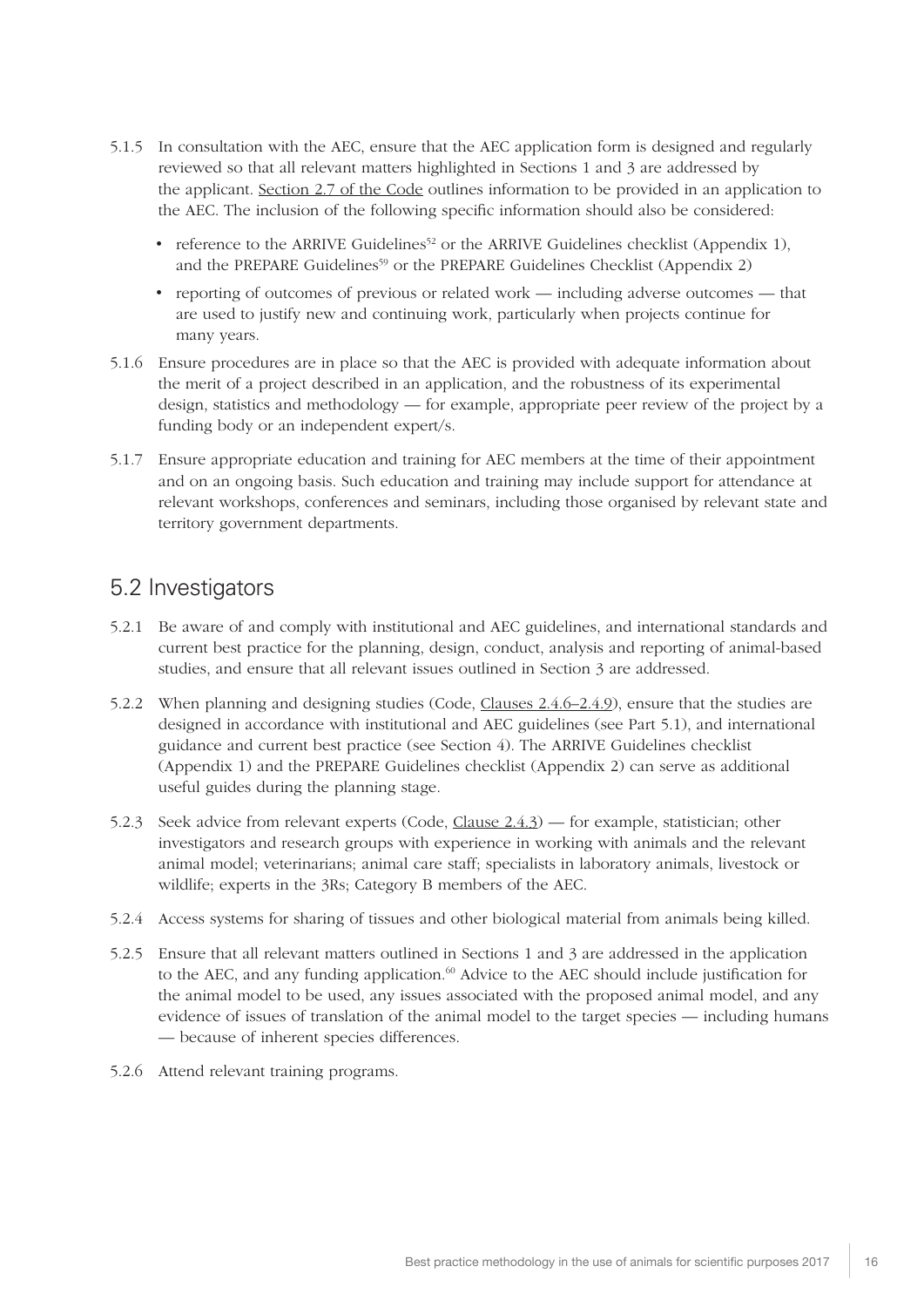- <span id="page-19-0"></span>5.2.7 When conducting projects, ensure:
	- the continuing consideration of the 3Rs and improved methodologies throughout the lifetime of the project, with prior approval from the AEC for any necessary amendments to the protocol
	- the competence or appropriate supervision of all persons involved with animals on the project as required by the Code
	- the control of variables related to the wellbeing of the animal for example, maintenance of a health status of the animals that safeguards their wellbeing and meets the requirements of their proposed use; avoidance and alleviation of harm including pain and distress.
- 5.2.8 Disseminate a full account of the work as broadly as possible, including:
	- complete reporting of the work in publications in accordance with international standards and current best practice
	- reporting of neutral and negative findings and results (e.g. Journal of Negative Results in Biomedicine, PLoS journals, Physiological Reports)
	- pre-registration of protocols and plans for analysis, where applicable
	- provision of access to data on which findings or conclusions are based
	- reporting to the AEC of the outcomes of previous or related work including adverse outcomes — that are used to justify new and continuing work.
- 5.2.9 Ensure ongoing discussion of best practice methodology outlined in Section 1 amongst members of the research team to embed good research practices in the workplace culture.

#### 5.3 Animal ethics committees

- 5.3.1 Ensure that all relevant matters highlighted in Sections 1 and 3 have been addressed by the applicant before making a judgement about the ethical acceptability of the proposed use of animals as required by [Clause 2.3.4](https://www.nhmrc.gov.au/book/australian-code-practice-care-and-use-animals-scientific-purposes-8th-edition-2013/2-3#2.3.4) of the Code. Procedures must be in place to provide members with assurance regarding the merit of a proposed project and the robustness of its experimental design, statistics and methodology (see Section 5.1.6).
- 5.3.2 Raise with the institution any recommendations or concerns regarding training and competence of investigators and compliance with institution and AEC guidelines on best practice methodology.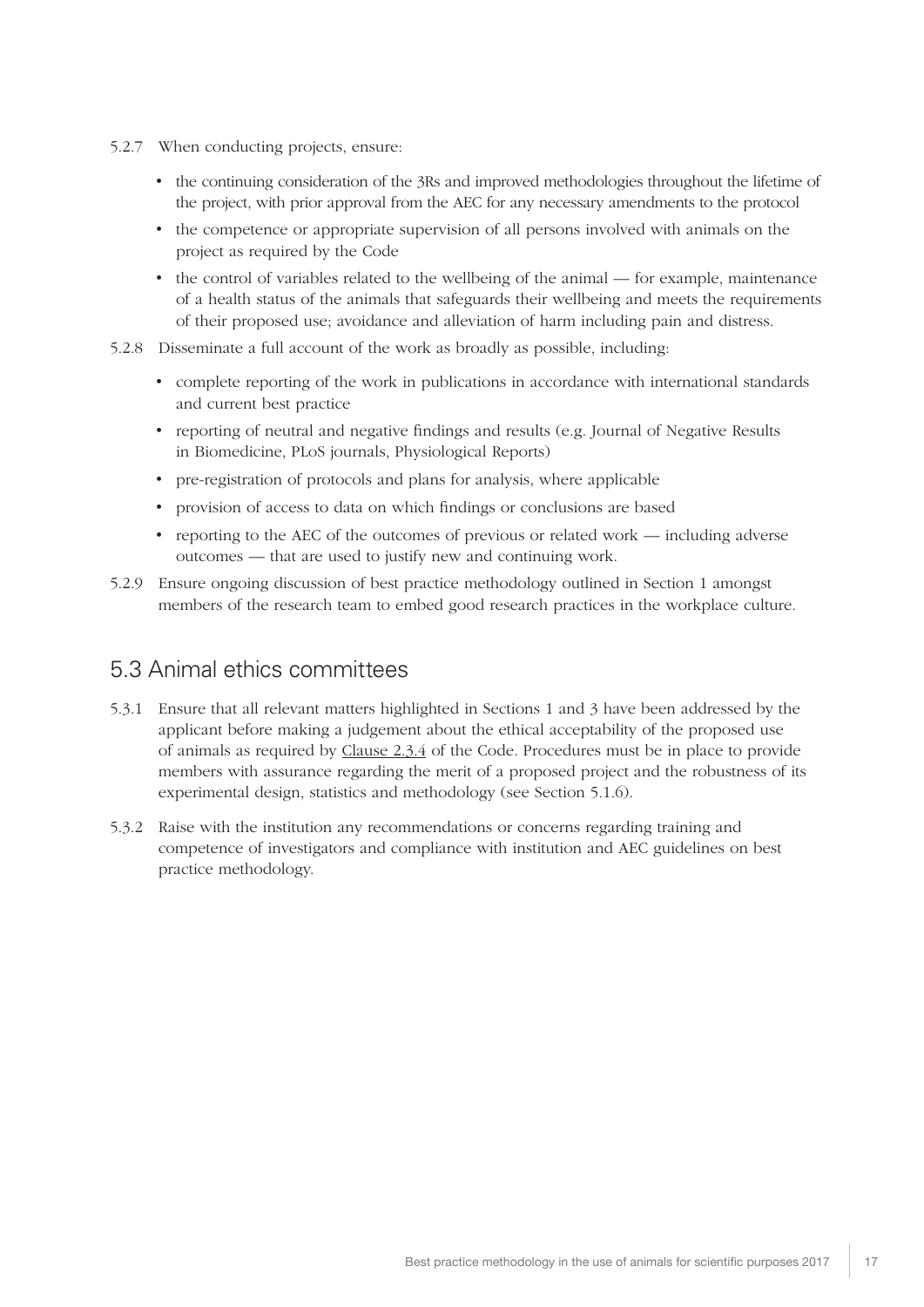# <span id="page-20-0"></span>6. References and resources

*The information provided in this section is intended to act as a starting point for further reading and detailed advice, rather than as an exhaustive list.*

- 1. Ioannidis JPA. (2005) Why most published research findings are false. PLoS Med. 2(8): e124. doi:10.1371/journal.pmed.0020124
- 2. The Lancet Series. Research: increasing value, reducing waste. (2014) Accessed from: <http://www.thelancet.com/series/research>
- 3. Begley CG, Ioannidis JPA. (2015) Reproducibility in Science: Improving the standard for basic and preclinical research. Circulation Research. 116: 116-126. doi: 10.1161/circresaha.114.303819
- 4. Baker M. (2016) 1,500 scientists lift the lid on reproducibility. Nature. 533(7604): 452-4. doi:10.1038/533452a
- 5. Nuzzo R. (2015) How scientists fool themselves and how they can stop. Nature. 526: 182-185. doi:10.1038/526182a
- 6. Academy of Medical Sciences. (2015) Reproducibility and reliability of biomedical research: improving research practice. Retrieved from: [http://www.acmedsci.ac.uk/policy/policy-projects/](http://www.acmedsci.ac.uk/policy/policy-projects/reproducibility-and-reliability-of-biomedical-research/) [reproducibility-and-reliability-of-biomedical-research/](http://www.acmedsci.ac.uk/policy/policy-projects/reproducibility-and-reliability-of-biomedical-research/)
- 7. Freedman LP, Cockburn IM, Simcoe TS. (2015) The Economics of Reproducibility in Preclinical Research. PLoS Biol. 13(6): e1002165. doi:10.1371/journal.pbio.1002165
- 8. GBSI. (2013) The case for standards in life science research: Seizing opportunities at a time of critical need. Washington, D.C. Global Biological Standards Institute (GBSI). Accessed from: [https://www.gbsi.org/about/initiatives/-case-for--standards/](https://www.gbsi.org/publication/the-case-for-biological-standards/)
- 9. National Health and Medical Research Council. (2013) Australian code for the care and use of animals for scientific purposes, 8th edition. Canberra: National Health and Medical Research Council. Accessed from: <http://www.nhmrc.gov.au/guidelines-publications/ea28>
- 10. National Health and Medical Research Council. (2007) Australian Code for Responsible Conduct of Research. Canberra: National Health and Medical Research Council. Accessed from: <http://www.nhmrc.gov.au/guidelines-publications/r39>
- 11. Festing MFW, Altman DG. (2002) Guidelines for the design and statistical analysis of experiments using laboratory animals. ILAR J. 43(4): 244-258. doi: 10.1093/ilar.43.4.244
- 12. Biesecker LG. (2013) Hypothesis-generating research and predictive medicine. Genome Research. 23(7):1051-1053. doi:10.1101/gr.157826.113
- 13. Graham ML, Prescott MJ. (2015) The multifactorial role of the 3Rs in shifting the harmbenefit analysis in animal models of disease. European Journal of Pharmacology. 759: 19-29. doi:10.1016/j.ejphar.2015.03.040
- 14. Hawkins D, Gallacher E, Gammell, M.(2013) Statistical power, effect size and animal welfare: recommendations for good practice. Animal Welfare. 22: 339-344. doi: 10.7120/09627286.22.3.339
- 15. Parker RMA, Browne WJ. (2014) The place of experimental design and statistics in the 3Rs. ILAR J. 55(3): 477-485. doi: 10.1093/ilar/ilu044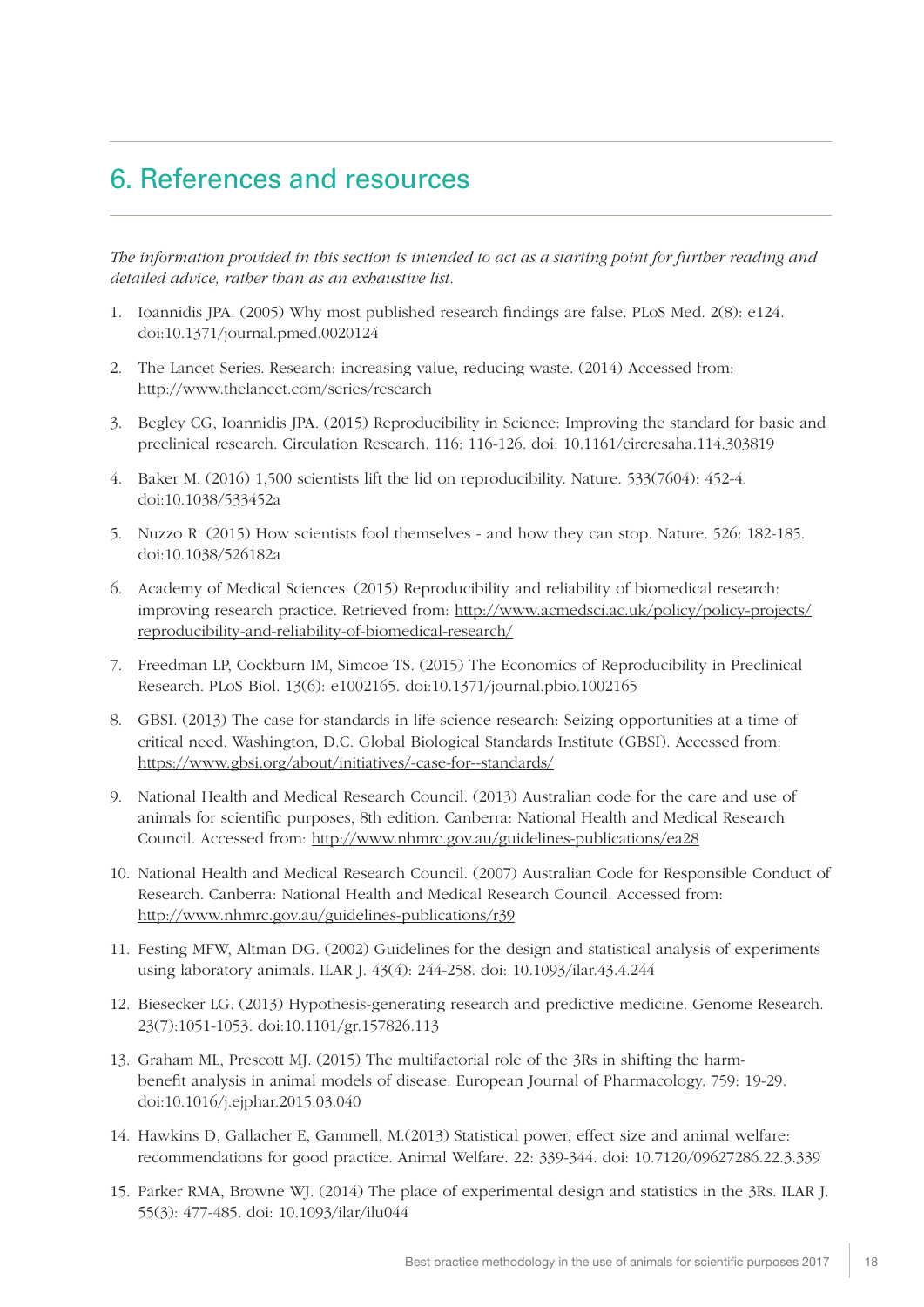- 16. Aske K C, Waugh CA. (2017) Expanding the 3R principles. EMBO reports. e201744428. doi:10.15252/embr.201744428
- 17. Hooijmans CR, Leenaars M, Ritskes-Hoitinga M. (2010) A gold standard publication checklist to improve the quality of animal studies, to fully integrate the Three Rs, and to make systematic reviews more feasible. Altern Lab Anim. 38(2): 167-182
- 18. de Vries RBM, Hooijmans CR, Langendam MW, van Luijk J, Leenaars M, Ritskes-Hoitinga M, Wever KE. (2015) A protocol format for the preparation, registration and publication of systematic reviews of animal intervention studies. Evidence-based Preclinical Medicine. 2: 1–9, e00007. doi:10.1002/ebm2.7
- 19. Sena ES, Currie GL, McCann SK, Macleod MR, Howells DW. (2014) Systematic reviews and meta-analysis of preclinical studies: Why perform them and how to appraise them critically. Journal of Cerebral Blood Flow & Metabolism. 34(5): 737-742. doi:10.1038/jcbfm.2014.28
- 20. Vesterinen HM, Sena ES, Egan KJ, Hirst TC, Churolov L, Currie GL, Antonic A, Howells DW, Macleod MR. (2013) Meta-analysis of data from animal studies: a practical guide. J Neurosci Methods. 221: 92-102. doi: 10.1016/j.jneumeth.2013.09.010. Epub 2013 Oct 4.
- 21. CAMARADES-NC3Rs Preclinical Systematic Review and Meta-analysis Facility (SyRF). Accessed from: <http://syrf.org.uk/>
- 22. Leenaars M, Hooijmans CR, van Veggel N, ter Riet G, Leeflang M, Hooft L et al. (2012) A step-bystep guide to systematically identify all relevant animal studies. Laboratory Animals. 46(1): 24-31. doi: 10.1258/la.2011.011087
- 23. Collaborative Approach to Meta Analysis and Review of Animal Data from Experimental Studies (CAMARADES). Accessed from: <http://www.dcn.ed.ac.uk/camarades/>
- 24. Systematic Review Centre for Laboratory Animal Experimentation (SYRCLE). Accessed from: <https://norecopa.no/3r-guide/systematic-review-centre-for-laboratory-animal-experimentation-syrcle>
- 25. Gaines Das R, Fry D, Preziosi R, Hudson M. (2009) Panning for reduction. ATLA. 37: 27-32, 2009. Accessed from: <http://www.atla.org.uk/planning-for-reduction/>
- 26. Prescott M, Lidster K. Improving quality of science through better animal welfare: the NC3Rs strategy. (2017) Lab Animal. 46(4): 152–156. doi:10.1038/laban.1217
- 27. Belzung C. (2014) Innovative drugs to treat depression: Did animal models fail to be predictive or did clinical trials fail to detect effects? Neuropsychopharmacology. 39:1041–1051. doi: 10.1038/ npp.2013.342
- 28. Perel P, Roberts I, Sena E, Wheble P, Briscoe C, Sandercock P et al (2007). Comparison of treatment effects between animal experiments and clinical trials: systematic review. BMJ. 334(7586): 197. doi:10.1136/bmj.39048.407928.BE
- 29. Seok J, Warren HS, Cuenca AG, Mindrinos MN, Baker HV, Xu W et al. (2013) Genomic responses in mouse models poorly mimic human inflammatory diseases. Proc Natl Acad Sci USA. 110(9): 3507-12. doi: 10.1073/pnas.1222878110
- 30. Festing MFW, Overend P, Cortina Borja M, Berdoy M. (2016) The design of animal experiments: reducing the use of animals in research through better experimental design. 2nd Ed. SAGE Publications Ltd. ISBN 10: 1473974631 / ISBN 13: 9781473974630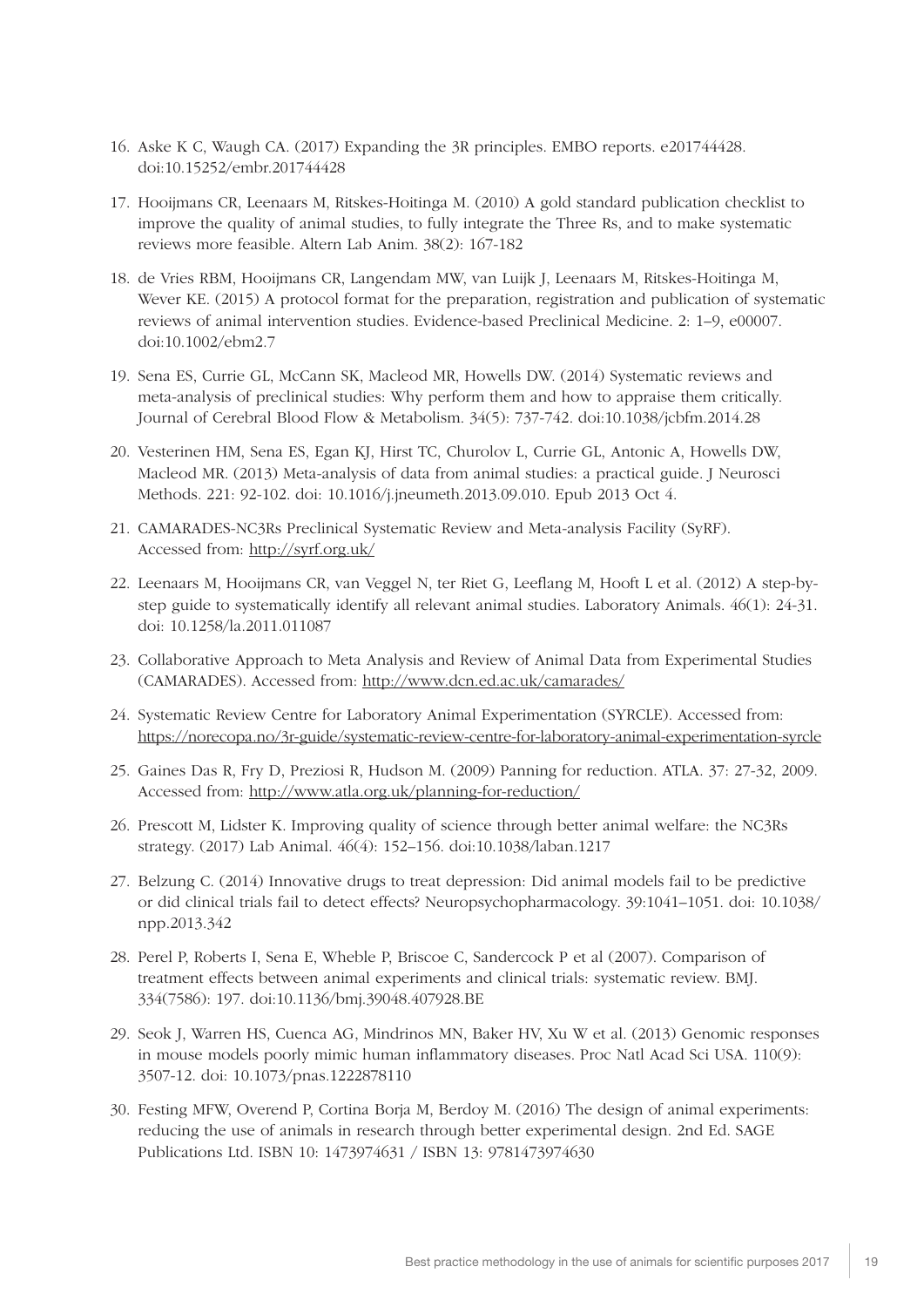- 31. Johnson PD, Besselsen DG. (2002) Practical Aspects of Experimental Design in Animal Research. ILAR Journal. 43(4): 202-206. doi:10.1093/ilar.43.4.202
- 32. Cressey D. (2015) Poorly designed animal experiments in the spotlight. Nature. doi:10.1038/ nature.2015.18559
- 33. Hooijmans CR, Ritskes-Hoitinga M. (2013) Progress in using systematic reviews of animal studies to improve translational research. PLoS Medicine. 10(7):e10001482. doi:10.1371/journal. pmed.1001482
- 34. Kilkenny C, Parsons N, Kadyszewski E, Festing MFW, Cuthill IC, Fry D et al.(2009) Survey of the quality of experimental design, statistical analysis and reporting of research using animals. PLoS ONE. 4(11):e7824. doi:10.1371/journal.pone.0007824
- 35. Hackman DG. (2007) Translating animal research into clinical benefit. BMJ. 334: 163-4. doi: 10.1136/bmj.39104.362951.80
- 36. Landis SC, Amara SG, Asadullah K, Austin CP, Blumenstein5 R, Bradley EW et al. (2012) A call for transparent reporting to optimize the predictive value of preclinical research. Nature. 490(7419): 187-191. doi:10.1038/nature11556
- 37. Unger EF (2007). All is not well in the world of translational research. J. Am. Coll. Cardiol. 50: 738-740. doi:10.1016/j.jacc.2007.04.067
- 38. Carbone L, Austin J. (2016) Pain and laboratory animals: Publication practices for better data reproducibility and better animal welfare. PLoS ONE. 11(5): e0155001. doi:10.1371/journal. pone.0155001
- 39. Bleich A, Fox JG. (2015) The mammalian microbiome and its importance in laboratory animal research. ILAR J. 56 (2): 153-158. doi: 10.1093/ilar/ilv031
- 40. Servick, K. (2016) Mouse microbes may make scientific studies harder to replicate. Retrieved from: [http://www.sciencemag.org/news/2016/08/mouse-microbes-may-make-scientific-studies-harder](http://www.sciencemag.org/news/2016/08/mouse-microbes-may-make-scientific-studies-harder-replicate?utm_campaign=news_weekly_2016-08-19&et_rid=17785393&et_cid=731076)[replicate?utm\\_campaign=news\\_weekly\\_2016-08-19&et\\_rid=17785393&et\\_cid=731076](http://www.sciencemag.org/news/2016/08/mouse-microbes-may-make-scientific-studies-harder-replicate?utm_campaign=news_weekly_2016-08-19&et_rid=17785393&et_cid=731076)
- 41. Reardon, S. (2016) A mouse's house may ruin studies. Nature. 530: 264. doi:10.1038/ nature.2016.19335
- 42. Linder, CC. (2006) Genetic variables that influence phenotype. ILAR Journal. 47(2): 132-140. doi:10.1093/ilar.47.2.132
- 43. Clayton JA, Collins FS. (2014) NIH to balance sex in cell and animal studies. Nature. 509: 282–283. doi:10.1038/509282a
- 44. Perrin S. (2014) Make mouse studies work. Nature. 507: 423-425. doi:10.1038/507423a
- 45. van der Worp HB, Howells DW, Sena ES, Porritt MJ, Rewell S et al. (2010) Can animal models of disease reliably inform human studies? PLoS Med. 7: e1000245. doi:10.1371/journal.pmed.1000245
- 46. Furuya Y, Wijesundara DK, Neeman T, Metzger DW. (2014) Use and misuse of statistical significance in survival analyses. mBio. 5(2):e00904-14. doi:10.1128/mBio.00904-14
- 47. Holman C, Piper SK, Grittner U, Diamantaras AA, Kimmelman J, Siegerink B et al. (2016) Where have all the rodents gone? The effects of attrition in experimental research on cancer and stroke. PLoS Biol. 14(1):e1002331. doi:10.1371/journal.pbio.1002331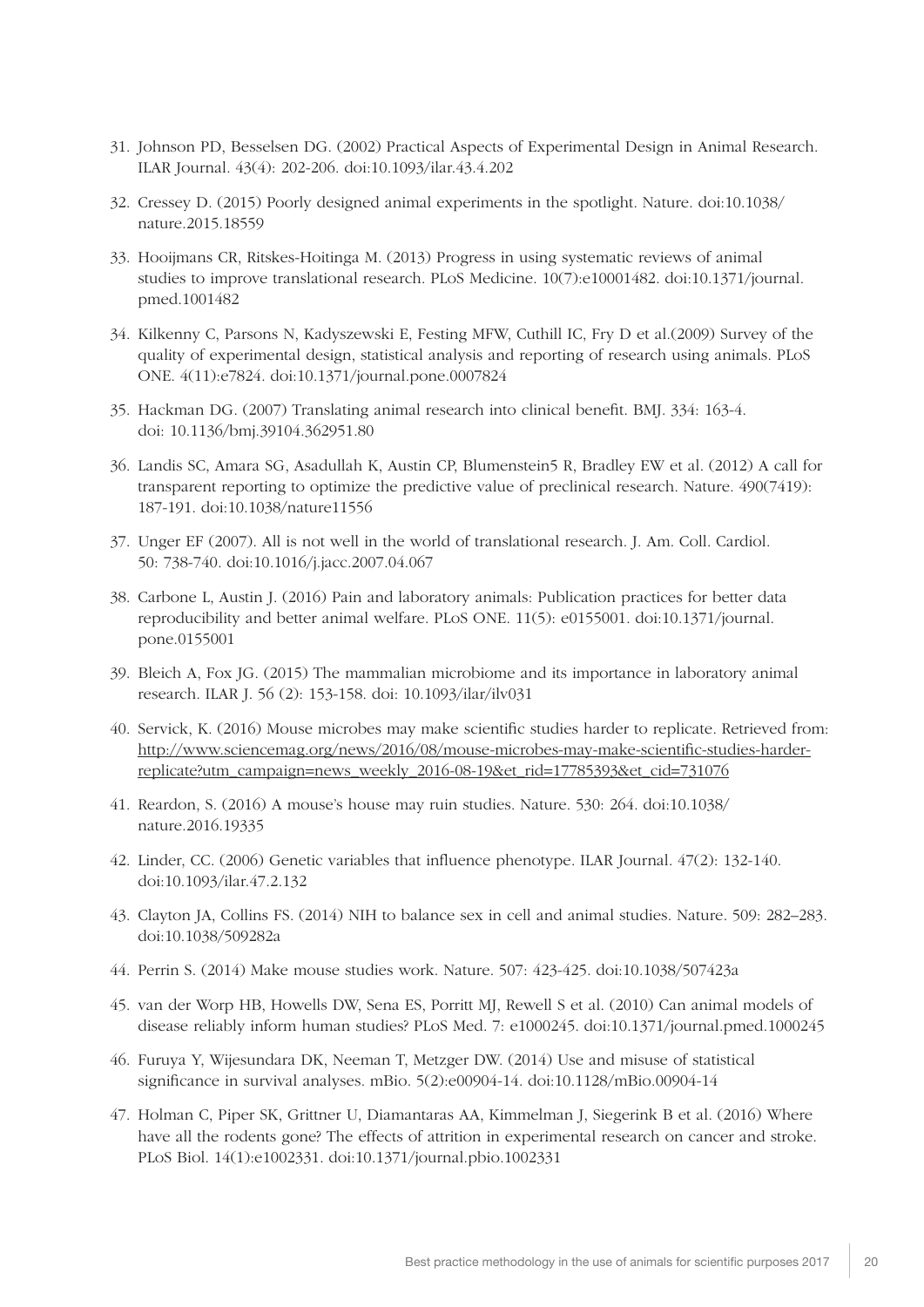- <span id="page-23-0"></span>48. Lloyd MH, Foden BW, Wolfensohn SE. (2008) Refinement: promoting the three Rs in practice. Laboratory Animals. 42: 284–293. doi: 10.1258/la.2007.007045
- 49. Lloyd M. (2009) Advancing refinement through training: Is there a role for reflective practice? Altern Lab Anim. 37(2): 167-171.
- 50. Flórez-Vargas O, Brass A, Karystianis G, Bramhall M, Stevens R, Cruickshank S et al. (2016) Bias in the reporting of sex and age in biomedical research on mouse models. eLife. 5:e13615. doi:10.7554/eLife.13615
- 51. Iqbal SA, Wallach JD, Khoury MJ, Schully SD, Ioannidis JPA. (2016) Reproducible research practices and transparency across the biomedical literature. PLoS Biol 14(1): e1002333. doi:10.1371/journal.pbio.1002333
- 52. Kilkenny C, Browne WJ, Cuthill IC, Emerson M, Altman DG. (2010) Improving bioscience research reporting: The ARRIVE guidelines for reporting animal research. PLoS Biol. 8(6):e1000412. doi:10.1371/journal.pbio.1000412 (Note: Contains reference to UK legislation).
- 53. National Research Council (US), Institute for Laboratory Animal Research. (2011) Guidance for the Description of Animal Research in Scientific Publications. The National Academies Press, Washington DC. Accessed from: <https://www.ncbi.nlm.nih.gov/books/NBK84205/> doi: 10.17226/13241
- 54. Academy of Medical Sciences. (2015) Reproducibility and reliability of biomedical research: improving research practice. Accessed from: [http://www.acmedsci.ac.uk/policy/policy-projects/](http://www.acmedsci.ac.uk/policy/policy-projects/reproducibility-and-reliability-of-biomedical-research/) [reproducibility-and-reliability-of-biomedical-research/](http://www.acmedsci.ac.uk/policy/policy-projects/reproducibility-and-reliability-of-biomedical-research/)
- 55. Nature Editorial. (2013) Announcement: Reducing our irreproducibility. Nature. 496 (7446): 398. doi:10.1038/496398a
- 56. Principles and guidelines for reporting preclinical research. US National Institutes of Health. Accessed from [https://www.nih.gov/research-training/rigor-reproducibility/principles-guidelines](https://www.nih.gov/research-training/rigor-reproducibility/principles-guidelines-reporting-preclinical-research)[reporting-preclinical-research](https://www.nih.gov/research-training/rigor-reproducibility/principles-guidelines-reporting-preclinical-research)
- 57. The National Academies of Sciences, Engineering, and Medicine. (2017) Fostering integrity in research. Washington, DC: The National Academies Press. doi:10.17226/21896
- 58. National Centre for the Replacement, Refinement and Reduction of Animals in Research. Experimental Design Assistant — Experimental Unit. Accessed from: [https://eda.nc3rs.org.uk/](https://eda.nc3rs.org.uk/experimental-design-unit) [experimental-design-unit](https://eda.nc3rs.org.uk/experimental-design-unit)
- 59. Smith AJ, Clutton RE, Lilley E, Aa Hansen KE, Brattelid T. (2017) PREPARE: guidelines for planning research and testing. Laboratory Animals. First published date: August-03-2017. doi: 10.1177/0023677217724823
- 60. National Health and Medical Research Council. (2014) Relationship between NHMRC peer review and ethical review by institutional ethics committees. Accessed from: [https://www.nhmrc.gov.](https://www.nhmrc.gov.au/_files_nhmrc/file/health_ethics/ethcial_issues/peer-review-ethical-review-01dec2014.pdf) [au/\\_files\\_nhmrc/file/health\\_ethics/ethcial\\_issues/peer-review-ethical-review-01dec2014.pdf](https://www.nhmrc.gov.au/_files_nhmrc/file/health_ethics/ethcial_issues/peer-review-ethical-review-01dec2014.pdf)

## Additional publications and resources

- Fund for the Replacement of Animals in Medical Experiments (FRAME). Strategic planning for research programs. Accessed from: <http://www.frame.org.uk/planning/> and [http://www.frame.](http://www.frame.org.uk/wp-content/uploads/2015/03/FRAME-POSTER-ENGLISH.pdf) [org.uk/wp-content/uploads/2015/03/FRAME-POSTER-ENGLISH.pdf](http://www.frame.org.uk/wp-content/uploads/2015/03/FRAME-POSTER-ENGLISH.pdf)
- US National Library of Medicine. Research reporting guidelines and initiatives: By organization. [https://www.nlm.nih.gov/services/research\\_report\\_guide.html](https://www.nlm.nih.gov/services/research_report_guide.html)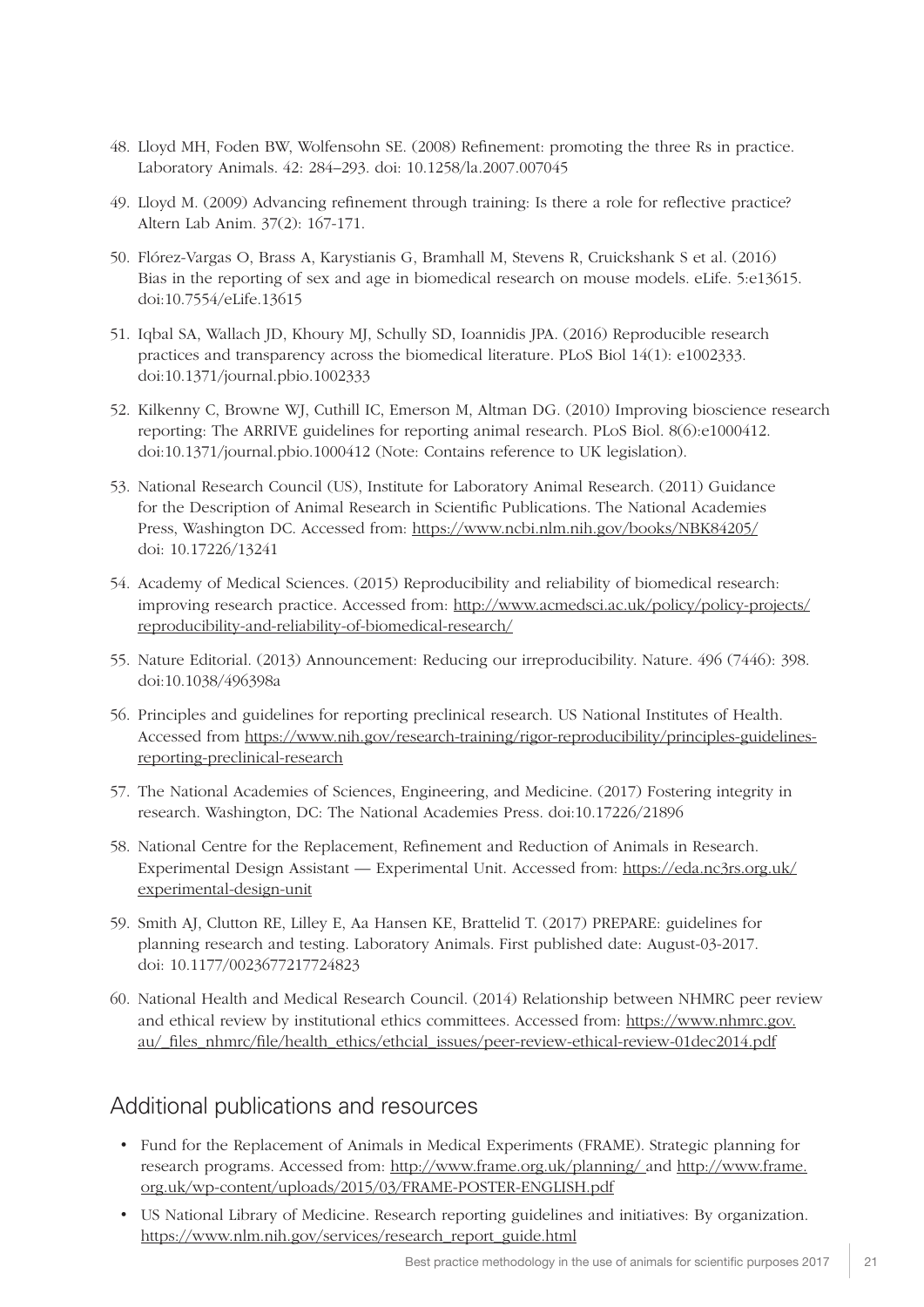# <span id="page-24-0"></span>Appendix 1: ARRIVE Guidelines Checklist

# ARRIVE

## The ARRIVE Guidelines Checklist

#### Animal Research: Reporting In Vivo Experiments

Carol Kilkenny<sup>1</sup>, William J Browne<sup>2</sup>, Innes C Cuthill<sup>3</sup>, Michael Emerson<sup>4</sup> and Douglas G Altman<sup>5</sup> <sup>1</sup>The National Centre for the Replacement, Refinement and Reduction of Animals in Research, London, UK, <sup>2</sup>School of Veterinary<br>Science, University of Bristol, Bristol, UK, <sup>3</sup>School of Biological Sciences, University of

|                            | <b>ITEM</b>    | <b>RECOMMENDATION</b>                                                                                                                                                                                                                                         | Section/<br>Paragraph |
|----------------------------|----------------|---------------------------------------------------------------------------------------------------------------------------------------------------------------------------------------------------------------------------------------------------------------|-----------------------|
| Title                      | 1              | Provide as accurate and concise a description of the content of the article<br>as possible.                                                                                                                                                                   |                       |
| Abstract                   | $\overline{2}$ | Provide an accurate summary of the background, research objectives,<br>including details of the species or strain of animal used, key methods,<br>principal findings and conclusions of the study.                                                            |                       |
| <b>INTRODUCTION</b>        |                |                                                                                                                                                                                                                                                               |                       |
| Background                 | 3              | a. Include sufficient scientific background (including relevant references to<br>previous work) to understand the motivation and context for the study,<br>and explain the experimental approach and rationale.                                               |                       |
|                            |                | b. Explain how and why the animal species and model being used can<br>address the scientific objectives and, where appropriate, the study's<br>relevance to human biology.                                                                                    |                       |
| Objectives                 | 4              | Clearly describe the primary and any secondary objectives of the study, or<br>specific hypotheses being tested.                                                                                                                                               |                       |
| <b>METHODS</b>             |                |                                                                                                                                                                                                                                                               |                       |
| Ethical statement          | 5              | Indicate the nature of the ethical review permissions, relevant licences (e.g.<br>Animal [Scientific Procedures] Act 1986), and national or institutional<br>quidelines for the care and use of animals, that cover the research.                             |                       |
| Study design               | 6              | For each experiment, give brief details of the study design including:                                                                                                                                                                                        |                       |
|                            |                | a. The number of experimental and control groups.                                                                                                                                                                                                             |                       |
|                            |                | b. Any steps taken to minimise the effects of subjective bias when<br>allocating animals to treatment (e.g. randomisation procedure) and when<br>assessing results (e.g. if done, describe who was blinded and when).                                         |                       |
|                            |                | c. The experimental unit (e.g. a single animal, group or cage of animals).                                                                                                                                                                                    |                       |
|                            |                | A time-line diagram or flow chart can be useful to illustrate how complex<br>study designs were carried out.                                                                                                                                                  |                       |
| Experimental<br>procedures | $\overline{7}$ | For each experiment and each experimental group, including controls,<br>provide precise details of all procedures carried out. For example:                                                                                                                   |                       |
|                            |                | a. How (e.g. drug formulation and dose, site and route of administration,<br>anaesthesia and analgesia used [including monitoring], surgical<br>procedure, method of euthanasia). Provide details of any specialist<br>equipment used, including supplier(s). |                       |
|                            |                | b. When (e.g. time of day).                                                                                                                                                                                                                                   |                       |
|                            |                | c. Where (e.g. home cage, laboratory, water maze).                                                                                                                                                                                                            |                       |
|                            |                | d. Why (e.g. rationale for choice of specific anaesthetic, route of<br>administration, drug dose used).                                                                                                                                                       |                       |
| Experimental<br>animals    | 8              | a. Provide details of the animals used, including species, strain, sex,<br>developmental stage (e.g. mean or median age plus age range) and<br>weight (e.g. mean or median weight plus weight range).                                                         |                       |
|                            |                | b. Provide further relevant information such as the source of animals,<br>international strain nomenclature, genetic modification status (e.g.<br>knock-out or transgenic), genotype, health/immune status, drug or test<br>naïve, previous procedures, etc.  |                       |

The ARRIVE guidelines. Originally published in *PLoS Biology*, June 20101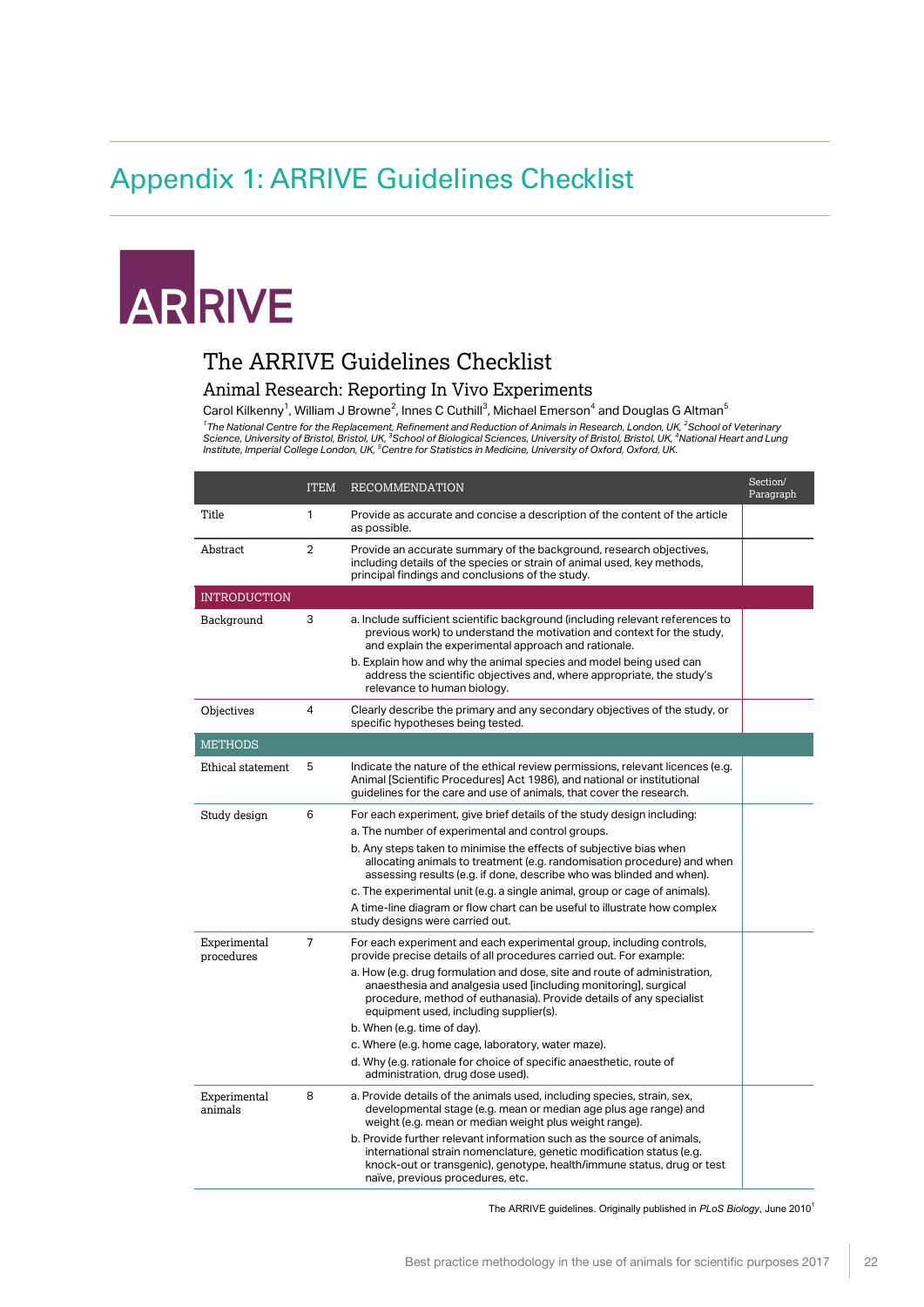| Housing and<br>husbandry         | 9  | Provide details of:                                                                                                                                                                                                                     |  |
|----------------------------------|----|-----------------------------------------------------------------------------------------------------------------------------------------------------------------------------------------------------------------------------------------|--|
|                                  |    | a. Housing (type of facility e.g. specific pathogen free [SPF]; type of cage or<br>housing; bedding material; number of cage companions; tank shape and<br>material etc. for fish).                                                     |  |
|                                  |    | b. Husbandry conditions (e.g. breeding programme, light/dark cycle,<br>temperature, quality of water etc for fish, type of food, access to food<br>and water, environmental enrichment).                                                |  |
|                                  |    | c. Welfare-related assessments and interventions that were carried out<br>prior to, during, or after the experiment.                                                                                                                    |  |
| Sample size                      | 10 | a. Specify the total number of animals used in each experiment, and the<br>number of animals in each experimental group.                                                                                                                |  |
|                                  |    | b. Explain how the number of animals was arrived at. Provide details of any<br>sample size calculation used.                                                                                                                            |  |
|                                  |    | c. Indicate the number of independent replications of each experiment, if<br>relevant.                                                                                                                                                  |  |
| Allocating<br>animals to         | 11 | a. Give full details of how animals were allocated to experimental groups,<br>including randomisation or matching if done.                                                                                                              |  |
| experimental<br>groups           |    | b. Describe the order in which the animals in the different experimental<br>groups were treated and assessed.                                                                                                                           |  |
| Experimental<br>outcomes         | 12 | Clearly define the primary and secondary experimental outcomes assessed<br>(e.g. cell death, molecular markers, behavioural changes).                                                                                                   |  |
| Statistical                      | 13 | a. Provide details of the statistical methods used for each analysis.                                                                                                                                                                   |  |
| methods                          |    | b. Specify the unit of analysis for each dataset (e.g. single animal, group of<br>animals, single neuron).                                                                                                                              |  |
|                                  |    | c. Describe any methods used to assess whether the data met the<br>assumptions of the statistical approach.                                                                                                                             |  |
| <b>RESULTS</b>                   |    |                                                                                                                                                                                                                                         |  |
| Baseline data                    | 14 | For each experimental group, report relevant characteristics and health<br>status of animals (e.g. weight, microbiological status, and drug or test naïve)<br>prior to treatment or testing. (This information can often be tabulated). |  |
| Numbers<br>analysed              | 15 | a. Report the number of animals in each group included in each analysis.<br>Report absolute numbers (e.g. 10/20, not 50% <sup>2</sup> ).                                                                                                |  |
|                                  |    | b. If any animals or data were not included in the analysis, explain why.                                                                                                                                                               |  |
| Outcomes and<br>estimation       | 16 | Report the results for each analysis carried out, with a measure of precision<br>(e.g. standard error or confidence interval).                                                                                                          |  |
| Adverse events                   | 17 | a. Give details of all important adverse events in each experimental group.                                                                                                                                                             |  |
|                                  |    | b. Describe any modifications to the experimental protocols made to<br>reduce adverse events.                                                                                                                                           |  |
| <b>DISCUSSION</b>                |    |                                                                                                                                                                                                                                         |  |
| Interpretation/<br>scientific    | 18 | a. Interpret the results, taking into account the study objectives and<br>hypotheses, current theory and other relevant studies in the literature.                                                                                      |  |
| implications                     |    | b. Comment on the study limitations including any potential sources of bias,<br>any limitations of the animal model, and the imprecision associated with<br>the results <sup>2</sup> .                                                  |  |
|                                  |    | c. Describe any implications of your experimental methods or findings for<br>the replacement, refinement or reduction (the 3Rs) of the use of animals<br>in research.                                                                   |  |
| Generalisability/<br>translation | 19 | Comment on whether, and how, the findings of this study are likely to<br>translate to other species or systems, including any relevance to human<br>biology.                                                                            |  |
| Funding                          | 20 | List all funding sources (including grant number) and the role of the<br>funder(s) in the study.                                                                                                                                        |  |



References:<br>1. Kilkenny C, Browne WJ, Cuthill IC, Emerson M, Altman DG (2010) Improving Bioscience Research Reporting: The ARRIVE Guidelines<br>for Reporting Animal Research. *PLoS Biol* 8(6): e1000412. doi:10.1371/journal.pb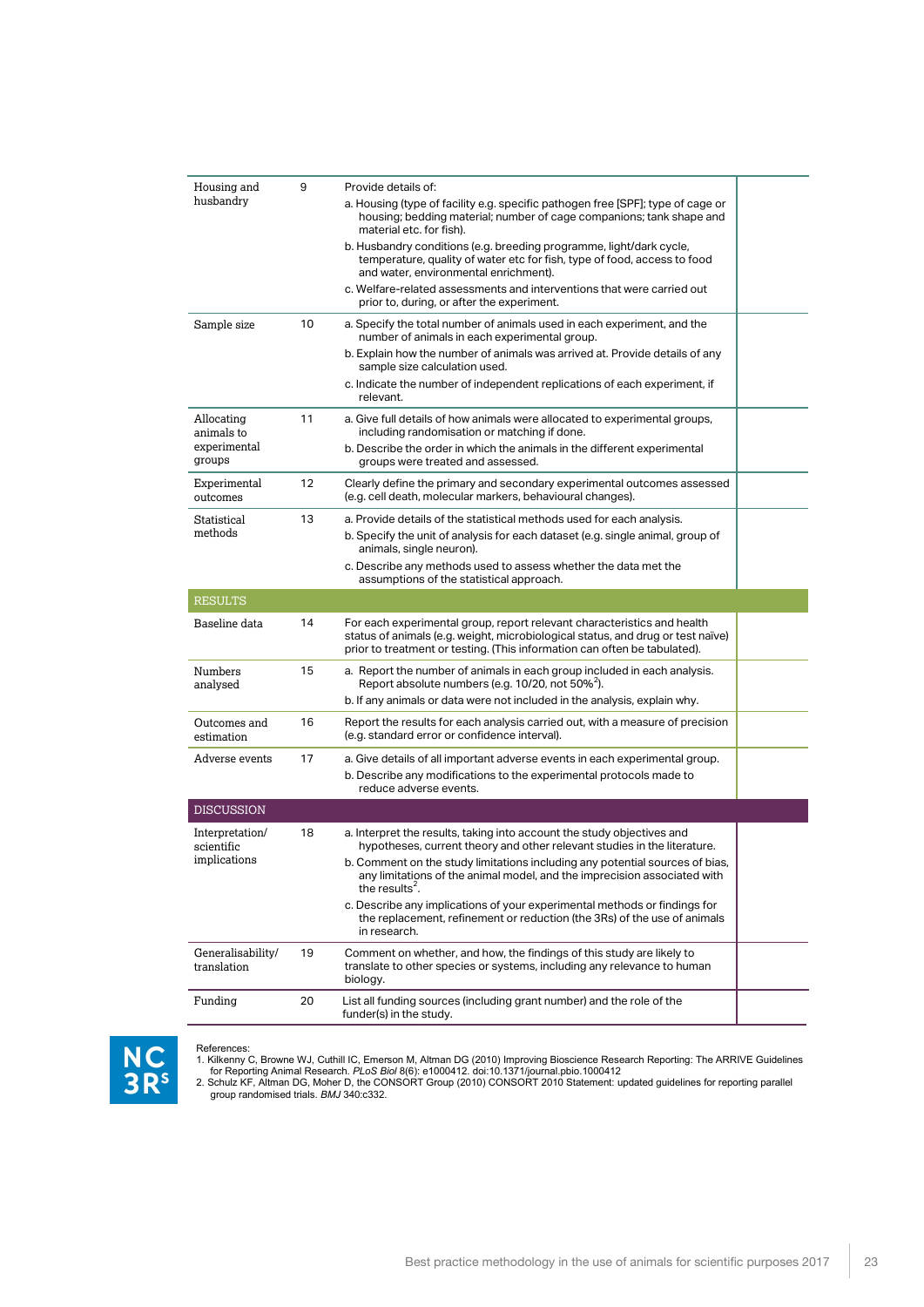# <span id="page-26-0"></span>Appendix 2: PREPARE Guidelines Checklist





#### **The** PREPARE **Guidelines Checklist**

#### **Planning Research and Experimental Procedures on Animals: Recommendations for Excellence**

Adrian J. Smith<sup>a</sup>, R. Eddie Clutton<sup>b</sup>, Elliot Lilley<sup>c</sup>, Kristine E. Aa. Hansen<sup>d</sup> & Trond Brattelid<sup>e</sup>

*a Norecopa, c/o Norwegian Veterinary Institute, P.O. Box 750 Sentrum, 0106 Oslo, Norway; b Royal (Dick) School of Veterinary Studies, Easter Bush, Midlothian, EH25 9RG, U.K.; c Research Animals Department, Science Group, RSPCA, Wilberforce Way, Southwater, Horsham, West Sussex, RH13 9RS, U.K.; d Section of Experimental Biomedicine, Department of Production Animal Clinical Sciences, Faculty of Veterinary Medicine, Norwegian University of Life Sciences, P.O. Box 8146 Dep., 0033 Oslo, Norway; e Division for Research Management and External Funding, Western Norway University of Applied Sciences, 5020 Bergen, Norway.*

PREPARE<sup>1</sup> consists of planning guidelines which are complementary to reporting guidelines such as ARRIVE<sup>2</sup>. PREPARE covers the three broad areas which determine the quality of the preparation for animal studies:

- **1. Formulation of the study**
- **2. Dialogue between scientists and the animal facility**
- **3. Quality control of the components in the study**

The topics will not always be addressed in the order in which they are presented here, and some topics overlap. The PREPARE checklist can be adapted to meet special needs, such as field studies. PREPARE includes guidance on the management of animal facilities, since in-house experiments are dependent upon their quality. The full version of the guidelines is available on the Norecopa website, with links to global resources, at **https://norecopa.no/PREPARE**.

The PREPARE guidelines are a dynamic set which will evolve as more species- and situation-specific guidelines are produced, and as best practice within Laboratory Animal Science progresses.

| <b>Topic</b>                                                             | <b>Recommendation</b>                                                                                                                                                                                                                                                                                                                                                                                                                                                                                                                                                                                                                                                                                                                       |  |  |
|--------------------------------------------------------------------------|---------------------------------------------------------------------------------------------------------------------------------------------------------------------------------------------------------------------------------------------------------------------------------------------------------------------------------------------------------------------------------------------------------------------------------------------------------------------------------------------------------------------------------------------------------------------------------------------------------------------------------------------------------------------------------------------------------------------------------------------|--|--|
| (A) Formulation of the study                                             |                                                                                                                                                                                                                                                                                                                                                                                                                                                                                                                                                                                                                                                                                                                                             |  |  |
| 1. Literature<br>searches                                                | Form a clear hypothesis, with primary and secondary outcomes.<br>Consider the use of systematic reviews.<br>Decide upon databases and information specialists to be consulted, and construct search terms.<br>Assess the relevance of the species to be used, its biology and suitability to answer the experimental<br>questions with the least suffering, and its welfare needs.<br>Assess the reproducibility and translatability of the project.                                                                                                                                                                                                                                                                                        |  |  |
| 2. Legal issues                                                          | Consider how the research is affected by relevant legislation for animal research and other areas, e.g.<br>animal transport, occupational health and safety.<br>Locate relevant quidance documents (e.g. EU quidance on project evaluation).                                                                                                                                                                                                                                                                                                                                                                                                                                                                                                |  |  |
| 3. Ethical issues,<br>Harm-Benefit<br>Assessment and<br>humane endpoints | Construct a lay summary.<br>In dialogue with ethics committees, consider whether statements about this type of research have<br>already been produced.<br>Address the 3Rs (Replacement, Reduction, Refinement) and the 3Ss (Good Science, Good Sense,<br>$\mathbf{I}$<br>Good Sensibilities).<br>Consider pre-registration and the publication of negative results.<br>Perform a Harm-Benefit Assessment and justify any likely animal harm.<br>Discuss the learning objectives, if the animal use is for educational or training purposes.<br>Allocate a severity classification to the project.<br>Define objective, easily measurable and unequivocal humane endpoints.<br>Discuss the justification, if any, for death as an end-point. |  |  |
| 4. Experimental<br>design and<br>statistical analysis                    | Consider pilot studies, statistical power and significance levels.<br>Define the experimental unit and decide upon animal numbers.<br>Choose methods of randomisation, prevent observer bias, and decide upon inclusion<br>and exclusion criteria.                                                                                                                                                                                                                                                                                                                                                                                                                                                                                          |  |  |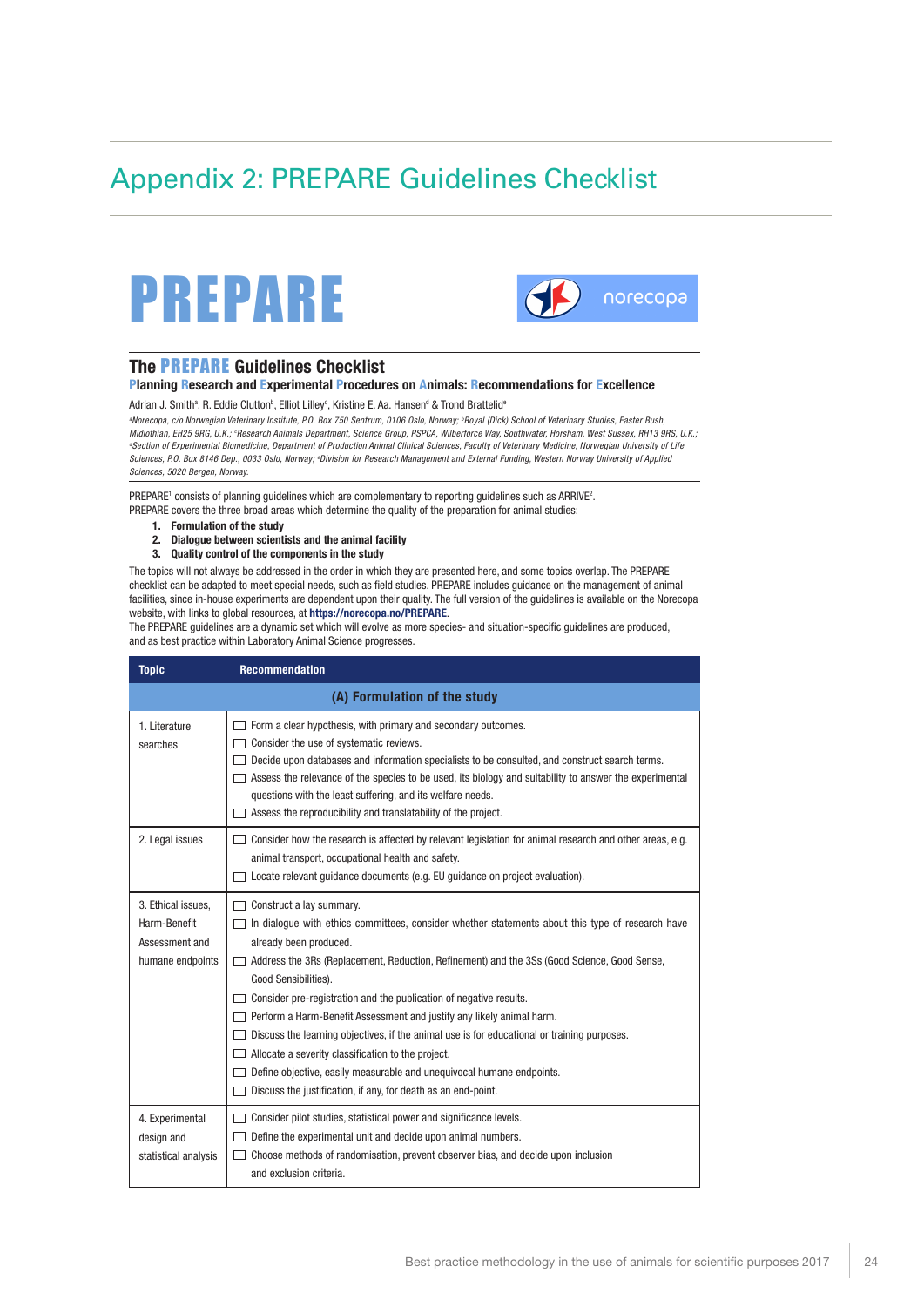| <b>Topic</b>                                                         | <b>Recommendation</b>                                                                                                                                                                                                                                                                                                                                                                                                               |  |
|----------------------------------------------------------------------|-------------------------------------------------------------------------------------------------------------------------------------------------------------------------------------------------------------------------------------------------------------------------------------------------------------------------------------------------------------------------------------------------------------------------------------|--|
|                                                                      | (B) Dialogue between scientists and the animal facility                                                                                                                                                                                                                                                                                                                                                                             |  |
| 5. Objectives and<br>timescale, funding<br>and division of<br>labour | Arrange meetings with all relevant staff when early plans for the project exist.<br>Construct an approximate timescale for the project, indicating the need for assistance with preparation,<br>animal care, procedures and waste disposal/decontamination.<br>Discuss and disclose all expected and potential costs.<br>Construct a detailed plan for division of labour and expenses at all stages of the study.<br>$\mathcal{A}$ |  |
| 6. Facility<br>evaluation                                            | Conduct a physical inspection of the facilities, to evaluate building and equipment standards and needs.<br>Discuss staffing levels at times of extra risk.                                                                                                                                                                                                                                                                         |  |
| 7. Education and<br>training                                         | Assess the current competence of staff members and the need for further education or training prior<br>to the study.                                                                                                                                                                                                                                                                                                                |  |
| 8. Health risks,<br>waste disposal and<br>decontamination            | Perform a risk assessment, in collaboration with the animal facility, for all persons and animals affected<br>directly or indirectly by the study.<br>Assess, and if necessary produce, specific guidance for all stages of the project.<br>Discuss means for containment, decontamination, and disposal of all items in the study.                                                                                                 |  |
| (C) Quality control of the components in the study                   |                                                                                                                                                                                                                                                                                                                                                                                                                                     |  |
| 9. Test substances<br>and procedures                                 | Provide as much information as possible about test substances.<br>Consider the feasibility and validity of test procedures and the skills needed to perform them.<br>$\sim$                                                                                                                                                                                                                                                         |  |
| 10. Experimental<br>animals                                          | Decide upon the characteristics of the animals that are essential for the study and for reporting.<br>Avoid generation of surplus animals.                                                                                                                                                                                                                                                                                          |  |
| 11. Quarantine and<br>health monitoring                              | Discuss the animals' likely health status, any needs for transport, quarantine and isolation,<br>health monitoring and consequences for the personnel.                                                                                                                                                                                                                                                                              |  |
| 12. Housing and<br>husbandry                                         | Attend to the animals' specific instincts and needs, in collaboration with expert staff.<br>Discuss acclimation, optimal housing conditions and procedures, environmental factors and any<br>experimental limitations on these (e.g. food deprivation, solitary housing).                                                                                                                                                           |  |
| 13. Experimental<br>procedures                                       | Develop refined procedures for capture, immobilisation, marking, and release or re-homing.<br>Develop refined procedures for substance administration, sampling, sedation and anaesthesia, surgery<br>and other techniques.                                                                                                                                                                                                         |  |
| 14. Humane killing,<br>release, re-use or<br>re-homing               | Consult relevant legislation and guidelines well in advance of the study.<br>Define primary and emergency methods for humane killing.<br>Assess the competence of those who may have to perform these tasks.                                                                                                                                                                                                                        |  |
| 15. Necropsy                                                         | Construct a systematic plan for all stages of necropsy, including location, and identification of all<br>animals and samples.                                                                                                                                                                                                                                                                                                       |  |

#### *References*

1. Smith AJ, Clutton RE, Lilley E, Hansen KEA & Brattelid T. PREPARE:Guidelines for Planning Animal Research and Testing. *Laboratory Animals,* 2017, DOI: 10.1177/0023677217724823.

2. Kilkenny C, Browne WJ, Cuthill IC *et al.* Improving Bioscience Research Reporting: The ARRIVE Guidelines for Reporting Animal Research. *PloS Biology,* 2010; DOI: 10.1371/journal.pbio.1000412.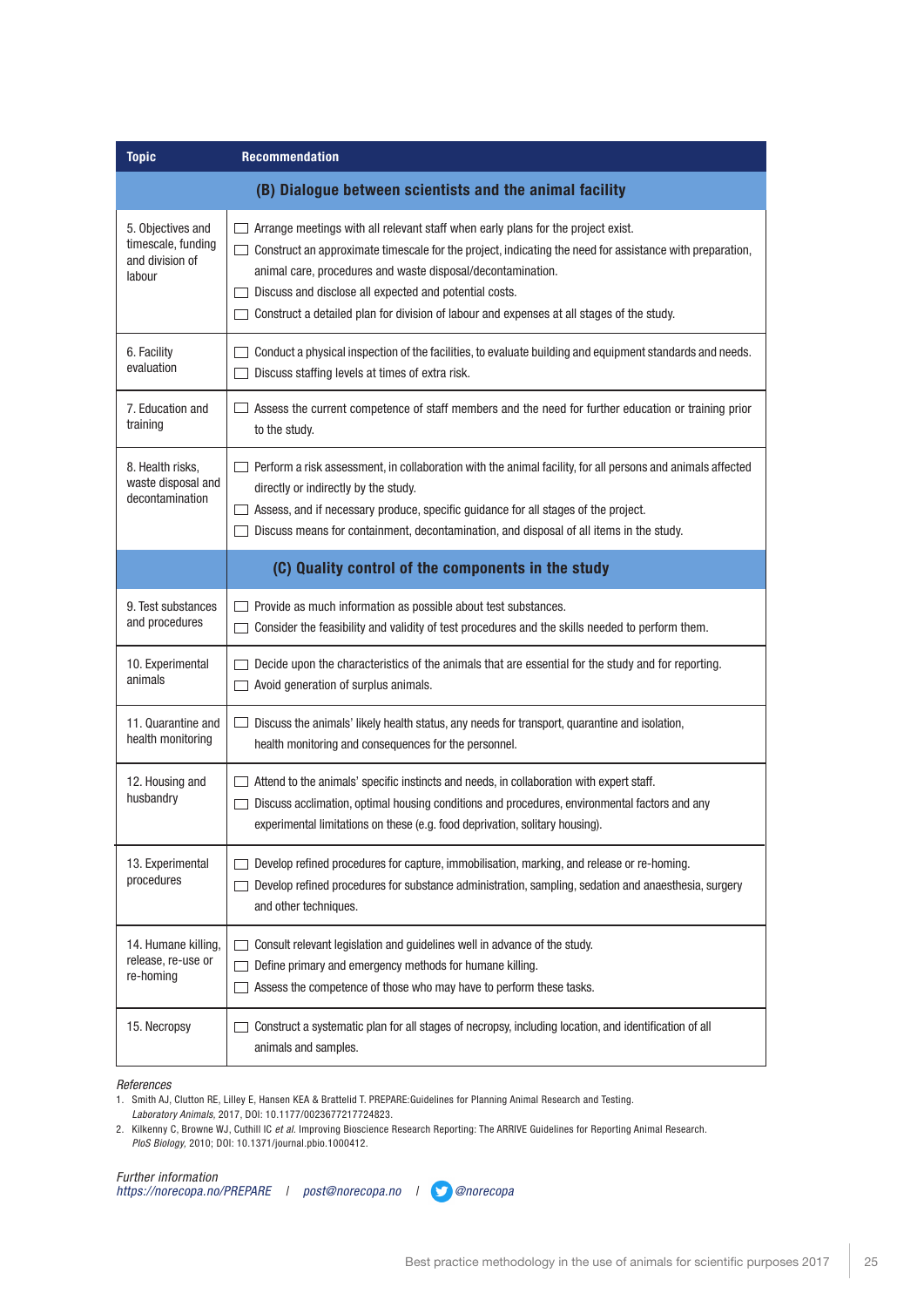# <span id="page-28-0"></span>Appendix 3: Process report

The development of the *Best practice methodology in the use of animals for scientific purposes* (the Guidance) was overseen by NHMRC's Animal Welfare Committee (AWC). The AWC is established as a working committee under Section 39 of the *National Health and Medical Research Council Act 1992* (NHMRC Act) to advise NHMRC on issues pertaining to the conduct and ethics of using animals in biomedical research.

| <b>Members</b>           | <b>Expertise</b>                                                                                              | <b>Period</b> |
|--------------------------|---------------------------------------------------------------------------------------------------------------|---------------|
| Professor Edna Hardeman  | Chair                                                                                                         | 2012-2016     |
|                          | Person with expertise in the use of animals for health and medical research                                   | 2016-2018     |
| Dr Simon Bain            | Person with expertise in veterinary science and the care and use of animals for<br>scientific purposes        | 2012-2016     |
|                          |                                                                                                               | 2016-2018     |
| A/Professor Thomas Burne | Person with expertise in the use of animals for health and medical research                                   | 2016-2018     |
| Professor Neil Dear      | Person with expertise in the use of animals for health and medical research                                   | 2012-2016     |
| Professor Andy Giraud    | Person with expertise in the use of animals for health and medical research                                   | 2012-2016     |
| Ms Anna Hall             | Person with experience in furthering the welfare of animals                                                   | 2016-2018     |
| Dr Bidda Jones           | Person with experience in furthering the welfare of animals                                                   | 2012-2015     |
| Dr Mark Lawrie           | Person with expertise in veterinary science and the care and use of animals for<br>scientific purposes        | 2012-2016     |
|                          |                                                                                                               | 2016-2018     |
| Ms Robin Matthews        | Person with an understanding of community attitudes to the care and use of<br>animals for scientific purposes | 2012-2016     |
|                          |                                                                                                               | 2016-2018     |
| Mr Paul Power            | Person with an understanding of community attitudes to the care and use of                                    | 2012-2014     |
|                          | animals for scientific purposes                                                                               |               |
| Dr Carole Webb           | Person with experience in furthering the welfare of animals                                                   | 2012-2016     |
|                          |                                                                                                               | 2016-2018     |

## Animal Welfare Committee

## Disclosure of interests and management of conflicts of interests

Throughout the development of the Guidance, disclosure of interests and management of conflicts of interest was undertaken in accordance with the requirements of the NHMRC Act and NHMRC's *Policy on the disclosure of interest requirements for prospective and appointed NHMRC committee members.*  A record of interests was maintained by NHMRC, and relevant information was made publicly available on the NHMRC website to ensure transparency.